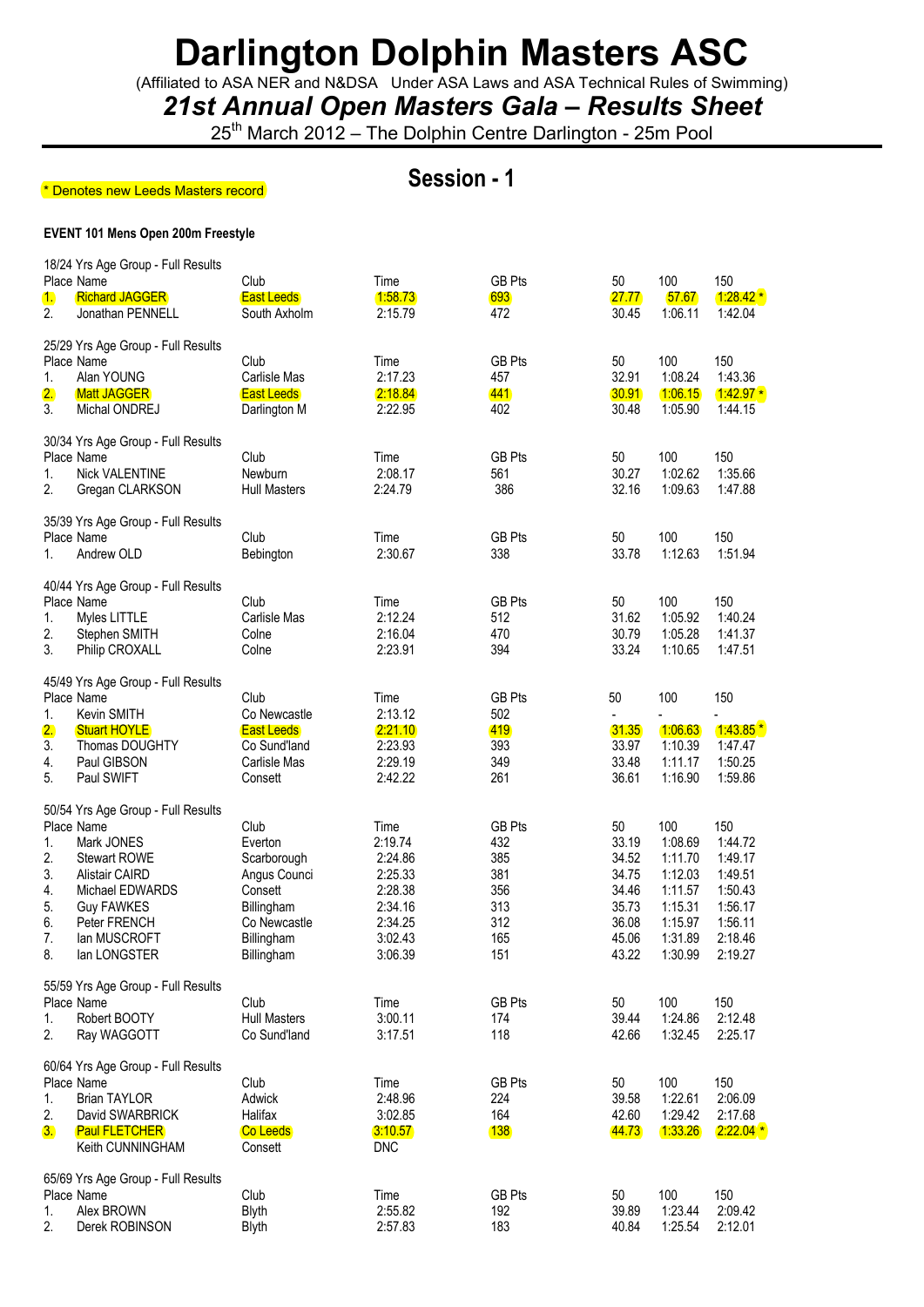(Affiliated to ASA NER and N&DSA Under ASA Laws and ASA Technical Rules of Swimming)

*21st Annual Open Masters Gala – Results Sheet*

25<sup>th</sup> March 2012 – The Dolphin Centre Darlington - 25m Pool

### **EVENT 101 Mens Open 200m Freestyle (cont)**

| 1.                                                 | 70/74 Yrs Age Group - Full Results<br>Place Name<br>Arthur PUCKRIN                                                                                                                                                  | Club<br>Billingham                                                                                                                   | Time<br>4:53.12                                                                                         | <b>GB Pts</b><br>13                                                         | 50<br>1:10.90                                                                       | 100<br>2:26.44                                                                                         | 150<br>3:42.04                                                                                             |
|----------------------------------------------------|---------------------------------------------------------------------------------------------------------------------------------------------------------------------------------------------------------------------|--------------------------------------------------------------------------------------------------------------------------------------|---------------------------------------------------------------------------------------------------------|-----------------------------------------------------------------------------|-------------------------------------------------------------------------------------|--------------------------------------------------------------------------------------------------------|------------------------------------------------------------------------------------------------------------|
| 1.<br>2.                                           | 75/79 Yrs Age Group - Full Results<br>Place Name<br><b>Bill MOORE</b><br>Michael BAIRSTOW                                                                                                                           | Club<br><b>East Leeds</b><br>Co Newcastle                                                                                            | Time<br>3:23.35<br>4:28.82                                                                              | <b>GB Pts</b><br>103<br>23                                                  | 50<br>45.30<br>56.35                                                                | 100<br>1.35.44<br>2:05.72                                                                              | 150<br>$2:29.64*$<br>3:17.33                                                                               |
|                                                    | EVENT 102 Womens Open 200m Freestyle                                                                                                                                                                                |                                                                                                                                      |                                                                                                         |                                                                             |                                                                                     |                                                                                                        |                                                                                                            |
| 1.                                                 | 18/24 Yrs Age Group - Full Results<br>Place Name<br>Alison PENNELL                                                                                                                                                  | Club<br>South Axholm                                                                                                                 | Time<br>2:14.96                                                                                         | <b>GB Pts</b><br>655                                                        | 50<br>31.99                                                                         | 100<br>1:06.35                                                                                         | 150<br>1:40.37                                                                                             |
| 1.<br>2.<br>3.<br>4.<br>5.<br>6.                   | 25/29 Yrs Age Group - Full Results<br>Place Name<br>Caroline SAXBY<br>Nicolette HOLLINDALE<br><b>Helen MASON</b><br>Chelsea MEORS-GRAHAM<br>Jenny DOBSON<br>Lorraine RIDDLE                                         | Club<br>Sedgefield<br>Darlington M<br>Market Dray<br>Stalybridge<br><b>Blyth</b><br>Billingham                                       | Time<br>2:06.78<br>2:30.82<br>2:30.93<br>2:36.32<br>2:43.21<br>2:44.64                                  | <b>GB Pts</b><br>773<br>475<br>474<br>425<br>370<br>360                     | 50<br>29.16<br>33.83<br>33.47<br>34.83<br>36.50<br>38.55                            | 100<br>1:00.86<br>1:11.23<br>1:10.91<br>1:13.49<br>1:18.04<br>1:20.24                                  | 150<br>1:33.24<br>1:51.10<br>1:51.04<br>1:54.69<br>2:01.87<br>2:03.31                                      |
| 1.<br>2.                                           | 30/34 Yrs Age Group - Full Results<br>Place Name<br>Hannah CAMPION<br>Marie-Helene JOYCE                                                                                                                            | Club<br>Middlesboro<br>Gates & Whick                                                                                                 | Time<br>2:37.03<br>2:43.45                                                                              | <b>GB Pts</b><br>419<br>368                                                 | 50<br>34.51<br>37.20                                                                | 100<br>1:13.43<br>1:19.14                                                                              | 150<br>1:55.19<br>2:02.26                                                                                  |
| 1.<br>2.<br>3.<br>4.                               | 45/49 Yrs Age Group - Full Results<br>Place Name<br>Karen GRAHAM<br><b>Christine VAN MOURIK</b><br>Joanne TODD<br>Julie LEONARD                                                                                     | Club<br><b>Ilkley</b><br>Darlington M<br>Darlington M<br>Darlington M                                                                | Time<br>2:23.00<br>2:56.35<br>3:07.99<br>4:02.69                                                        | <b>GB Pts</b><br>557<br>284<br>224<br>74                                    | 50<br>33.07<br>39.31<br>39.62<br>52.77                                              | 100<br>1:08.14<br>1:22.41<br>1:26.38<br>1:57.00                                                        | 150<br>1:44.67<br>2:08.23<br>2:17.41<br>3:01.11                                                            |
| 1.<br>2.<br>3.<br>4.<br>5.<br>6.<br>7.<br>8.<br>9. | 50/54 Yrs Age Group - Full Results<br>Place Name<br><b>Judy HATTLE</b><br>Julie HOYLE<br>Verity DOBBIE<br>Joan EDWARDS<br>Jacqueline ROBINSON<br>Carol BOAGEY<br>Julie BEAUMONT<br>Gillian SHEEHAN<br>Lynn SHEPHERD | Club<br>Carlisle Mas<br><b>East Leeds</b><br>Consett<br>Consett<br>Harrogate DC<br>Hartlepool<br>Halifax<br>Billingham<br>Billingham | Time<br>2:24.72<br>2:28.23<br>2:36.78<br>2:41.94<br>2:45.24<br>2:53.69<br>3:03.68<br>3:33.26<br>3:55.46 | <b>GB Pts</b><br>538<br>501<br>422<br>380<br>355<br>299<br>245<br>134<br>86 | 50<br>33.67<br>34.74<br>36.55<br>37.25<br>37.23<br>39.38<br>39.94<br>49.20<br>54.26 | 100<br>1:10.81<br>1:13.83<br>1:15.35<br>1:17.94<br>1:18.18<br>1:22.84<br>1:26.04<br>1:43.64<br>1:55.24 | 150<br>1:47.83<br>$1:52.21$ *<br>1:56.35<br>2:00.29<br>2:01.25<br>2:08.99<br>2:14.75<br>2:38.73<br>2:57.38 |
| 1.<br>2.<br>3.                                     | 55/59 Yrs Age Group - Full Results<br>Place Name<br>Sally SHIELDS<br>Mary PURVIS<br><b>Christine MUSCROFT</b>                                                                                                       | Club<br><b>Bo Kirklees</b><br>Alnwick Dol<br>Billingham                                                                              | Time<br>2:45.12<br>2:46.86<br>3:49.41                                                                   | <b>GB Pts</b><br>356<br>344<br>97                                           | 50<br>37.82<br>38.46<br>54.52                                                       | 100<br>1:19.51<br>1:21.10<br>1:52.64                                                                   | 150<br>2:02.63<br>2:04.96<br>2:54.09                                                                       |
| 1.                                                 | 60/64 Yrs Age Group - Full Results<br>Place Name<br><b>Hilary CRICK</b>                                                                                                                                             | Club<br><b>York City</b>                                                                                                             | Time<br>3:31.69                                                                                         | <b>GB Pts</b><br>139                                                        | 50<br>50.12                                                                         | 100<br>1:43.95                                                                                         | 150<br>2:38.34                                                                                             |
| 1.                                                 | 65/69 Yrs Age Group - Full Results<br>Place Name<br>Helen JENKINS                                                                                                                                                   | Club<br>Southport                                                                                                                    | Time<br>3:44.66                                                                                         | <b>GB Pts</b><br>107                                                        | 50<br>50.10                                                                         | 100<br>1:47.32                                                                                         | 150<br>2:46.23                                                                                             |
| 1.                                                 | 70/74 Yrs Age Group - Full Results<br>Place Name<br>Doreen GORDON                                                                                                                                                   | Club<br>Southport                                                                                                                    | Time<br>3:24.62                                                                                         | <b>GB Pts</b><br>160                                                        | 50<br>45.30                                                                         | 100<br>1:37.76                                                                                         | 150<br>2:31.98                                                                                             |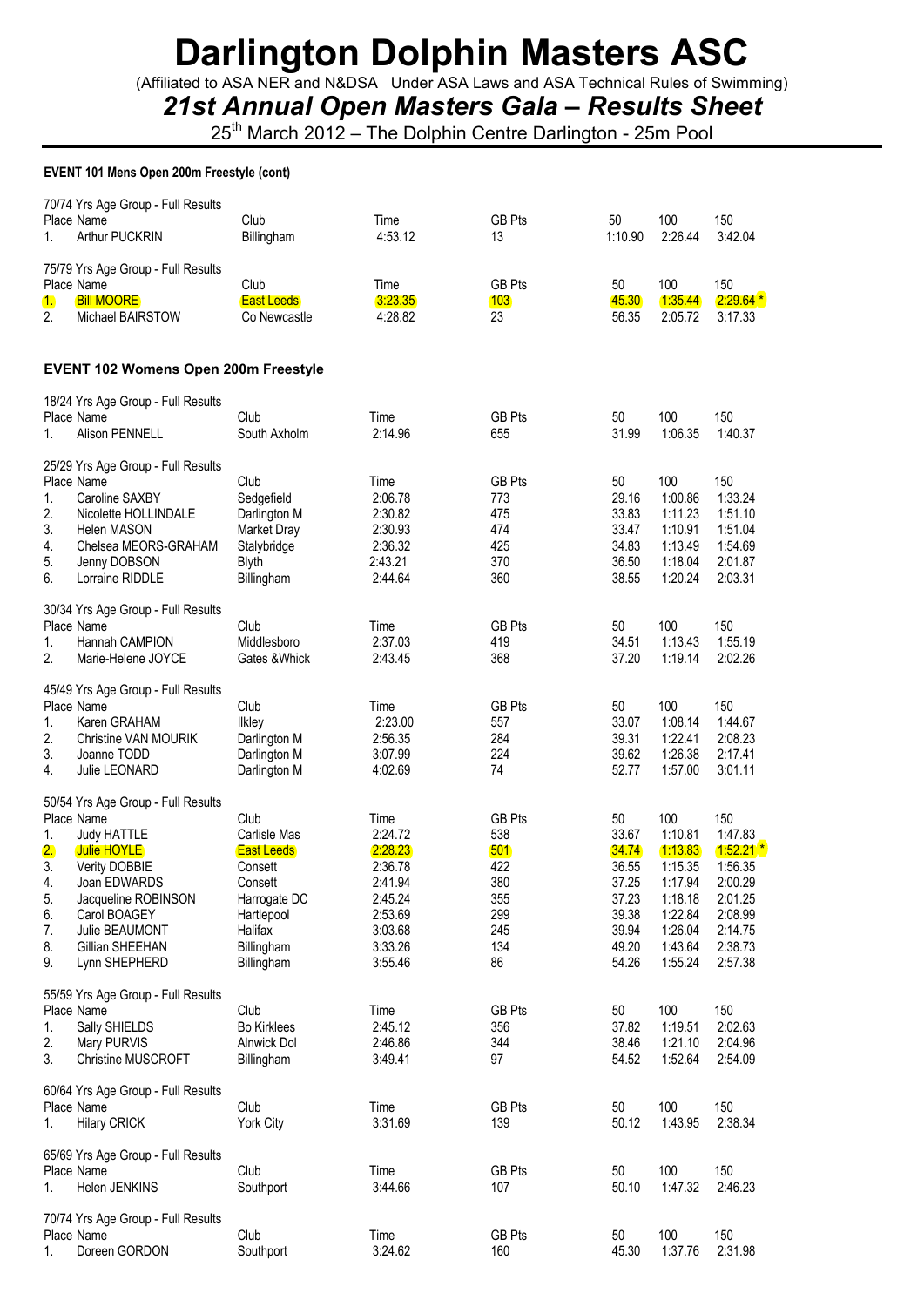(Affiliated to ASA NER and N&DSA Under ASA Laws and ASA Technical Rules of Swimming)

### *21st Annual Open Masters Gala – Results Sheet*

25<sup>th</sup> March 2012 – The Dolphin Centre Darlington - 25m Pool

#### **EVENT 102 Womens Open 200m Freestyle (cont)**

| 1.                                                | 75/79 Yrs Age Group - Full Results<br>Place Name<br>Patricia JOHNSTON            | Club<br>Carlisle Mas                                        | Time<br>4:54.22                       | <b>GB Pts</b><br>26                | 50<br>1:05.05                 | 100<br>2:20.54                       | 150<br>3:37.30                       |  |
|---------------------------------------------------|----------------------------------------------------------------------------------|-------------------------------------------------------------|---------------------------------------|------------------------------------|-------------------------------|--------------------------------------|--------------------------------------|--|
|                                                   | EVENT 104 Mixed 160 Yrs 200m Medley Team                                         |                                                             |                                       |                                    |                               |                                      |                                      |  |
| 1.<br>2.<br>3.                                    | Place Name<br>Consett<br>Carlisle Masters SC<br>Darlington Dolphin Mas           | Club<br>Consett<br>Carlisle Mas<br>Darlington M             | Time<br>2:23.48<br>2:33.44<br>3:16.16 | <b>GB Pts</b><br>305<br>240<br>85  | 50<br>35.97<br>44.38<br>33.26 | 100<br>1:17.04<br>1:24.59<br>1:17.90 | 150<br>1:47.82<br>1:58.58<br>2:08.94 |  |
|                                                   | <b>EVENT 105 Mixed 120 Yrs 200m Freestyle Team</b>                               |                                                             |                                       |                                    |                               |                                      |                                      |  |
| 1.<br>2.                                          | Place Name<br>Stalybridge SC<br>Darlington Dolphin Mas                           | Club<br>Stalybridge<br>Darlington M                         | Time<br>2:00.74<br>2:03.21            | <b>GB Pts</b><br>405<br>379        | 50<br>33.50<br>28.05          | 100<br>1:01.55<br>57.81              | 150<br>1:30.10<br>1:30.34            |  |
| <b>EVENT 106 Mixed 72 Yrs 200m Freestyle Team</b> |                                                                                  |                                                             |                                       |                                    |                               |                                      |                                      |  |
| 1.<br>2.<br>3.                                    | Place Name<br><b>East Leeds SC</b><br><b>East Leeds SC - B Team</b><br>Stokesley | Club<br><b>East Leeds</b><br><b>East Leeds</b><br>Stokesley | Time<br>1:54.31<br>1:57.16<br>1:58.53 | <b>GB Pts</b><br>481<br>445<br>430 | 50<br>31.04<br>30.06<br>27.49 | 100<br>56.84<br>57.42<br>59.05       | 150<br>1:28.05<br>1:30.34<br>1:29.22 |  |

4. Northumbria Uni Northumbria Uni 2:15.90 271 29.92 1:09.83 1:44.89

### **EVENT 107 Mens Open 50m Freestyle**

| 18/24 Yrs Age Group - Full Results |  |
|------------------------------------|--|
|------------------------------------|--|

|           | Place Name                         | Club                | Time       | <b>GB Pts</b> |
|-----------|------------------------------------|---------------------|------------|---------------|
| 1.        | <b>Richard JAGGER</b>              | <b>East Leeds</b>   | 25.33      | 630           |
| 2.        | Graham BRUCE                       | Stockton            | 25.49      | 619           |
| 3.        | lain HODGSON                       | Darlington          | 25.72      | 604           |
| 4.        | Oliver SIMPSON                     | York City           | 26.43      | 558           |
| 5.        | <b>Richard FRYER</b>               | <b>East Leeds</b>   | 26.61      | 548           |
| 6.        | Robert SEXTON                      | Stalybridge         | 26.77      | 538           |
| 6.        | Jonathan PENNELL                   | South Axholm        | 26.77      | 538           |
| 8.        | Conor CROZIER                      | Co Sund'land        | 26.87      | 532           |
| 9.        | <b>Adam DAVIS</b>                  | <b>East Leeds</b>   | 27.24      | 511           |
| 10.       | <b>James WARREN</b>                | <b>Co Leeds</b>     | 27.34      | 506           |
| 11.       | Cameron WARDLE                     | Stalybridge         | 27.49      | 497           |
| 12.       | Mathew SMITH                       | <b>Moors</b>        | 27.67      | 488           |
| 13.       | Anthony SIMPSON                    | Boldon              | 28.10      | 465           |
| 14.       | James EARL                         | Northumbria         | 29.73      | 389           |
| 15.       | Michael DAWSON                     | <b>Blyth</b>        | 32.30      | 294           |
|           | 25/29 Yrs Age Group - Full Results |                     |            |               |
|           | Place Name                         | Club                | Time       | <b>GB Pts</b> |
| 1.        | Daniel RICHARDSON                  | Billingham          | 27.16      | 516           |
| 2.        | <b>Matt JAGGER</b>                 | <b>East Leeds</b>   | 27.63      | 490           |
| 3.        | Graham KENNEDY                     | Boldon              | 28.94      | 425           |
| 4.        | Wayne KENNION                      | Stalybridge         | 30.08      | 375           |
|           | Cole DREWS                         | Stalybridge         | <b>DNC</b> |               |
|           | 30/34 Yrs Age Group - Full Results |                     |            |               |
|           | Place Name                         | Club                | Time       | <b>GB Pts</b> |
| <u>1.</u> | <b>Chris KNEE</b>                  | <b>East Leeds</b>   | 25.48      | 620           |
| 2.        | Gregan CLARKSON                    | <b>Hull Masters</b> | 28.10      | 465           |
| 3.        | David DICK                         | Consett             | 28.60      | 441           |
| 4.        | David CHARLTON                     | <b>Boldon</b>       | 31.16      | 333           |
|           |                                    |                     |            |               |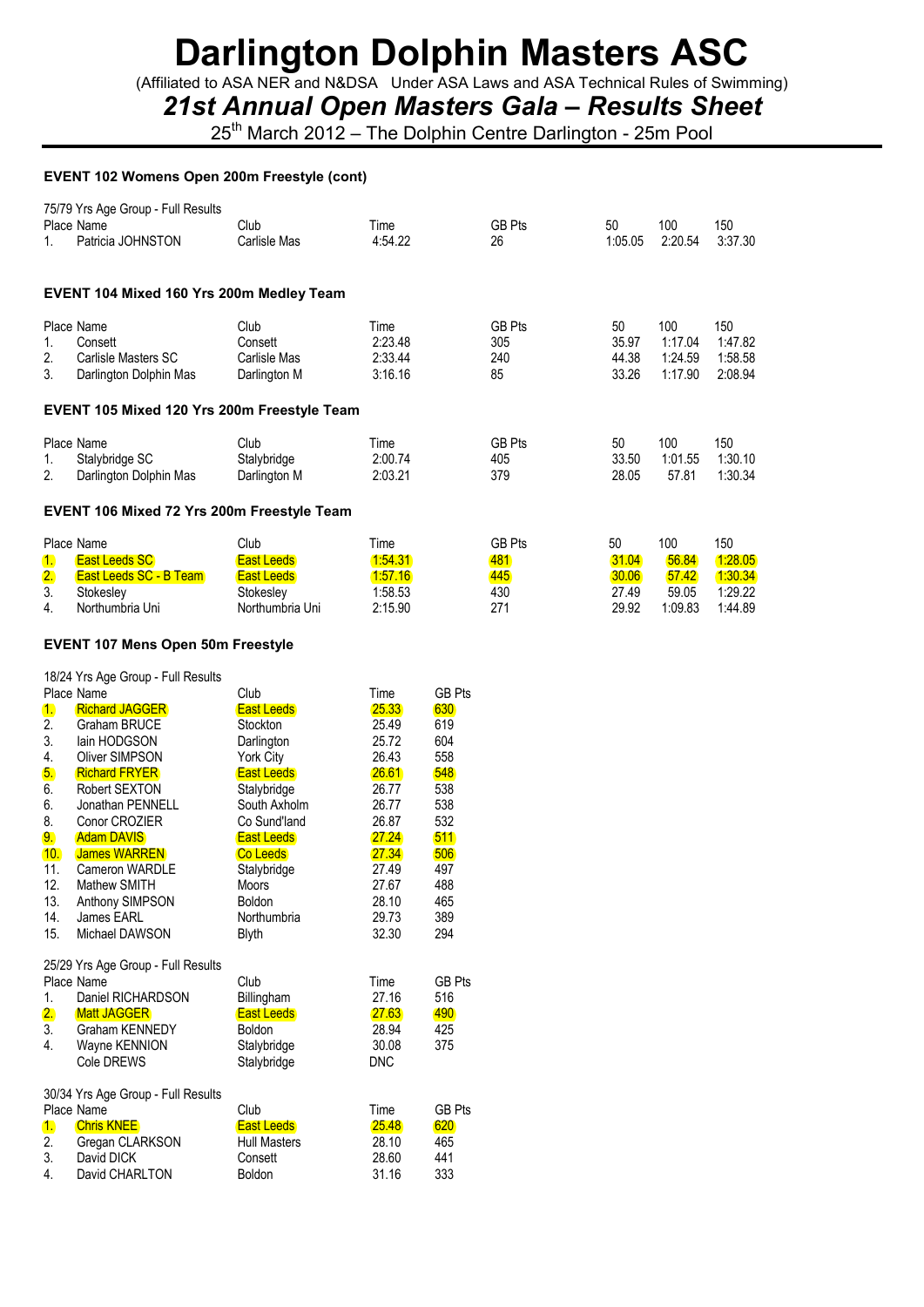(Affiliated to ASA NER and N&DSA Under ASA Laws and ASA Technical Rules of Swimming)

*21st Annual Open Masters Gala – Results Sheet*

25<sup>th</sup> March 2012 – The Dolphin Centre Darlington - 25m Pool

### **EVENT 107 Mens Open 50m Freestyle (cont)**

| 1.<br>2.<br>3.<br>4.                                      | 35/39 Yrs Age Group - Full Results<br>Place Name<br><b>Neil SHUTT</b><br>lan TAYLOR<br>Graham WALTON<br><b>Gal KANTOR</b>                                                                                                                | Club<br>Co Sund'land<br>Darlington M<br>Consett<br>Ren 96                                                                                       | Time<br>28.91<br>28.98<br>30.62<br>30.78                                                       | <b>GB Pts</b><br>426<br>423<br>353<br>347                                                  |
|-----------------------------------------------------------|------------------------------------------------------------------------------------------------------------------------------------------------------------------------------------------------------------------------------------------|-------------------------------------------------------------------------------------------------------------------------------------------------|------------------------------------------------------------------------------------------------|--------------------------------------------------------------------------------------------|
| 1.<br>2.<br>3.<br>4.<br>5.<br>6.<br>7.<br>8.<br>9.<br>10. | 40/44 Yrs Age Group - Full Results<br>Place Name<br><b>Paul CLEMENCE</b><br>Stephen SMITH<br>lan CLARKE<br>Myles LITTLE<br>Philip CROXALL<br>Darren WATSON<br>lan CLARKE<br>Alister WRIGLEY<br>Jonathan HEWITT<br><b>James MACDONALD</b> | Club<br><b>East Leeds</b><br>Colne<br>Consett<br>Carlisle Mas<br>Colne<br>Consett<br>Consett<br>Billingham<br>Carlisle Mas<br><b>East Leeds</b> | Time<br>25.61<br>26.44<br>27.07<br>27.17<br>29.44<br>29.59<br>31.03<br>34.00<br>35.94<br>36.49 | <b>GB Pts</b><br>611<br>558<br>521<br>515<br>402<br>395<br>338<br>244<br>198<br><b>186</b> |
| 1.<br>2.<br>3.<br>4.<br>5.<br>6.<br>7.                    | 45/49 Yrs Age Group - Full Results<br>Place Name<br>lan RUDDLE<br>David HOGG<br>Kevin SMITH<br>David MASSEY<br><b>Matthew GRANT</b><br>Geoffrey SIMPSON<br>Paul SWIFT                                                                    | Club<br>Darlington M<br>Glasgow Nmds<br>Co Newcastle<br>Stalybridge<br>Gates & Whick<br><b>Boldon</b><br>Consett                                | Time<br>27.73<br>28.06<br>28.32<br>28.81<br>29.73<br>30.45<br>33.62                            | GB Pts<br>485<br>467<br>454<br>431<br>389<br>360<br>255                                    |
| 1.<br>2.<br>3.<br>4.<br>5.                                | 50/54 Yrs Age Group - Full Results<br>Place Name<br><b>Stewart ROWE</b><br>Mark JONES<br>Peter FRENCH<br><b>Guy FAWKES</b><br>lan LONGSTER                                                                                               | Club<br>Scarborough<br>Everton<br>Co Newcastle<br>Billingham<br>Billingham                                                                      | Time<br>28.93<br>30.92<br>31.04<br>31.68<br>38.39                                              | <b>GB Pts</b><br>425<br>342<br>337<br>315<br>151                                           |
| 1.<br>2.<br>3.<br>4.                                      | 55/59 Yrs Age Group - Full Results<br>Place Name<br>Stepehn FOSTER<br>Robert BOOTY<br>Ray WAGGOTT<br><b>Stuart DOWNIE</b>                                                                                                                | Club<br>Carlisle Mas<br><b>Hull Masters</b><br>Co Sund'land<br>Blyth                                                                            | Time<br>33.18<br>35.53<br>38.22<br>38.94                                                       | GB Pts<br>267<br>207<br>154<br>142                                                         |
| 1.<br>2.<br>3.<br>4.                                      | 60/64 Yrs Age Group - Full Results<br>Place Name<br><b>Brian TAYLOR</b><br>Keith CUNNINGHAM<br>Howard WILSON<br>Barry ROBINSON                                                                                                           | Club<br>Adwick<br>Consett<br>Darlington M<br>Co Sund'land                                                                                       | Time<br>32.21<br>33.35<br>36.74<br>39.41                                                       | GB Pts<br>297<br>262<br>181<br>135                                                         |
| 1.<br>2.                                                  | 65/69 Yrs Age Group - Full Results<br>Place Name<br>Derek ROBINSON<br>Alex BROWN                                                                                                                                                         | Club<br><b>Blyth</b><br>Blyth                                                                                                                   | Time<br>34.42<br>35.77                                                                         | GB Pts<br>233<br>201                                                                       |
| 1.<br>2.                                                  | 70/74 Yrs Age Group - Full Results<br>Place Name<br>Malcolm SHORNEY<br>Arthur PUCKRIN                                                                                                                                                    | Club<br>Darlington M<br>Billingham                                                                                                              | Time<br>53.96<br>1:03.91                                                                       | GB Pts<br>27<br>9                                                                          |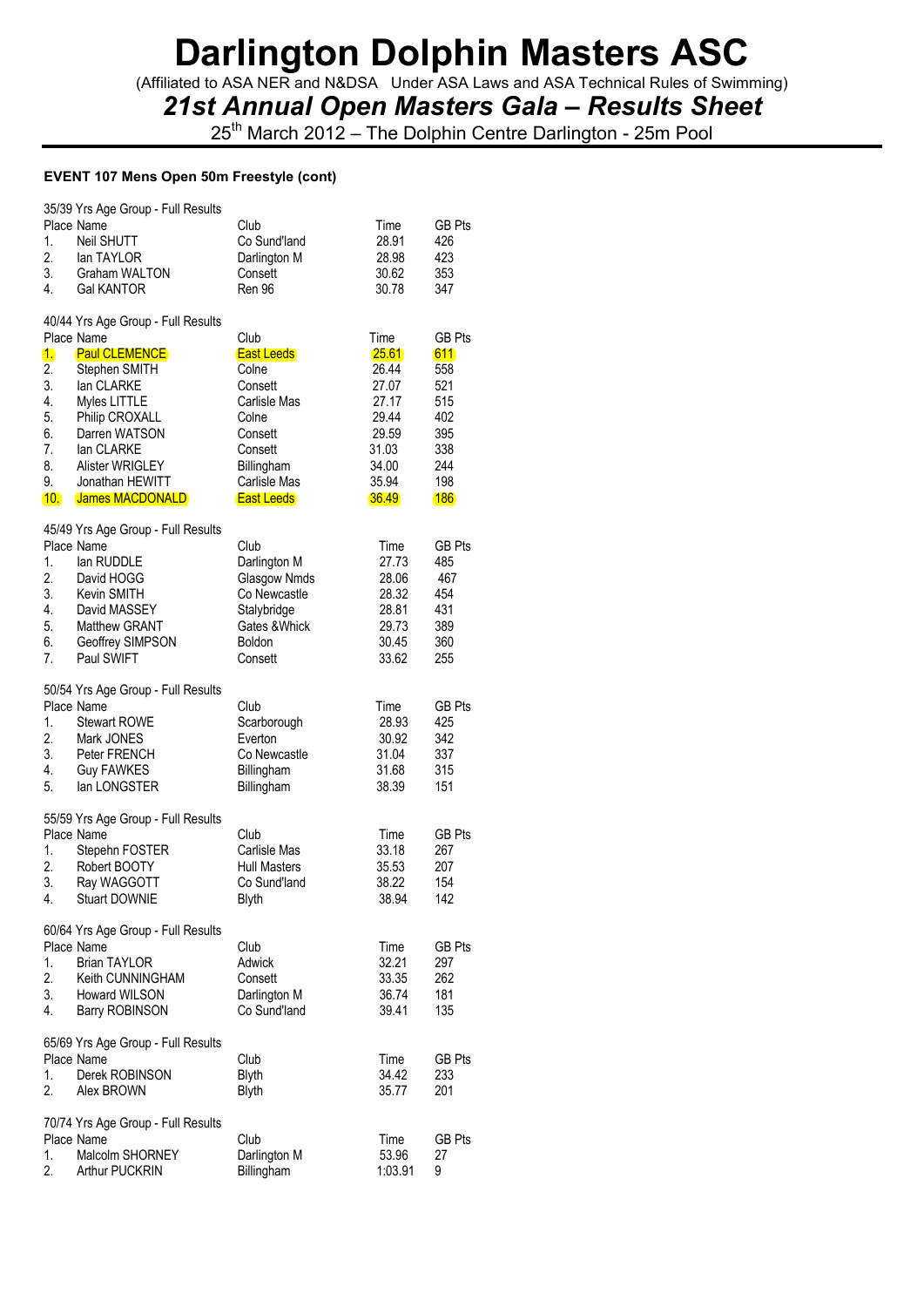(Affiliated to ASA NER and N&DSA Under ASA Laws and ASA Technical Rules of Swimming)

### *21st Annual Open Masters Gala – Results Sheet*

25<sup>th</sup> March 2012 – The Dolphin Centre Darlington - 25m Pool

#### **EVENT 107 Mens Open 50m Freestyle (cont)**

| 75/79 Yrs Age Group - Full Results<br>Place Name<br>1.<br>Michael BAIRSTOW                                                                                                                                                                                                                       | Club<br>Co Newcastle                                                                                                                            | Time<br>51.43                                                                       | <b>GB Pts</b><br>36                                                      |
|--------------------------------------------------------------------------------------------------------------------------------------------------------------------------------------------------------------------------------------------------------------------------------------------------|-------------------------------------------------------------------------------------------------------------------------------------------------|-------------------------------------------------------------------------------------|--------------------------------------------------------------------------|
| <b>EVENT 108 Womens Open 50m Freestyle</b>                                                                                                                                                                                                                                                       |                                                                                                                                                 |                                                                                     |                                                                          |
| 18/24 Yrs Age Group - Full Results<br>Place Name<br>1.<br><b>Alison PENNELL</b><br>2.<br><b>Kristy DAVIS</b><br>3.<br><b>Bryony SCOFFIN</b><br>Jenna OVERFIELD<br>4.<br><b>Victoria CHAMBERS</b><br>5.<br>6.<br>Jessica OLDCORN<br>7.<br>Megan OLDCORN<br>8 <sub>1</sub><br><b>Hayley MELLOR</b> | Club<br>South Axholm<br><b>East Leeds</b><br>Moors<br><b>East Leeds</b><br><b>East Leeds</b><br>Scarborough<br>Scarborough<br><b>East Leeds</b> | Time<br>28.64<br><b>29.97</b><br>30.76<br>30.81<br>30.94<br>31.26<br>31.49<br>32.81 | <b>GB Pts</b><br>626<br>$551*$<br>510<br>508<br>501<br>486<br>475<br>418 |
| 25/29 Yrs Age Group - Full Results<br>Place Name<br>1.<br>Faye BRYDIE<br>2.<br><b>Helen MASON</b><br>3.<br>Chelsea MEORS-GRAHAM<br>4.<br>Jessica ASHTON<br>5.<br>Lorraine RIDDLE                                                                                                                 | Club<br>Stokesley<br>Market Dray<br>Stalybridge<br>Darlington M<br>Billingham                                                                   | Time<br>30.38<br>30.75<br>31.68<br>32.33<br>36.10                                   | <b>GB Pts</b><br>529<br>511<br>467<br>438<br>304                         |
| 30/34 Yrs Age Group - Full Results<br>Place Name<br>Hannah CAMPION<br>1.                                                                                                                                                                                                                         | Club<br>Middlesboro                                                                                                                             | Time<br>31.11                                                                       | <b>GB Pts</b><br>493                                                     |
| 35/39 Yrs Age Group - Full Results<br>Place Name<br>1.<br>Gillian HOOK<br>2.<br><b>Helen TONGE</b><br>3.<br>Sara BUCKWORTH<br>4.<br><b>Helen EYEINGTON</b>                                                                                                                                       | Club<br>Sedgefield<br>Stalybridge<br>Stokesley<br>Stockton                                                                                      | Time<br>30.54<br>30.75<br>31.56<br>32.13                                            | <b>GB Pts</b><br>521<br>511<br>472<br>447                                |
| 40/44 Yrs Age Group - Full Results<br>Place Name<br>1.<br>Rachel CLINKARD<br>2.<br><b>Jo CHARLESWORTH</b><br>3.<br>Karen COOK                                                                                                                                                                    | Club<br>Co Newcastle<br>Stockton<br>Billingham                                                                                                  | Time<br>32.60<br>33.99<br>44.69                                                     | <b>GB Pts</b><br>427<br>373<br>132                                       |
| 45/49 Yrs Age Group - Full Results<br>Place Name<br>1.<br>Karen GRAHAM<br>2.<br><b>Jill TATE</b><br>3.<br>Jayne SIMPSON<br>4.<br>Carolyn IRVINE<br>5.<br><b>Christine VAN MOURIK</b><br>6.<br>Joanne TODD<br>7.<br>Susan WALKER                                                                  | Club<br>llkley<br><b>Ilkley</b><br><b>Boldon</b><br><b>Bo Kirklees</b><br>Darlington M<br>Darlington M<br>Billingham                            | Time<br>30.71<br>33.14<br>33.32<br>33.98<br>34.94<br>36.65<br>54.57                 | GB Pts<br>513<br>405<br>398<br>373<br>340<br>288<br>51                   |
| 50/54 Yrs Age Group - Full Results<br>Place Name<br>Joan EDWARDS<br>1.<br>2.<br>Verity DOBBIE<br>3.<br>Vanessa FOSTER<br>4.<br>Lesley KILLEN<br>5.<br>Carol BOAGEY<br>6.<br>Julie BEAUMONT<br>7.<br>Karen JONES                                                                                  | Club<br>Consett<br>Consett<br>Carlisle Mas<br><b>York City</b><br>Hartlepool<br>Halifax<br>Prescot                                              | Time<br>34.20<br>34.23<br>35.05<br>36.04<br>36.88<br>36.96<br>44.31                 | <b>GB Pts</b><br>366<br>365<br>337<br>306<br>282<br>280<br>137           |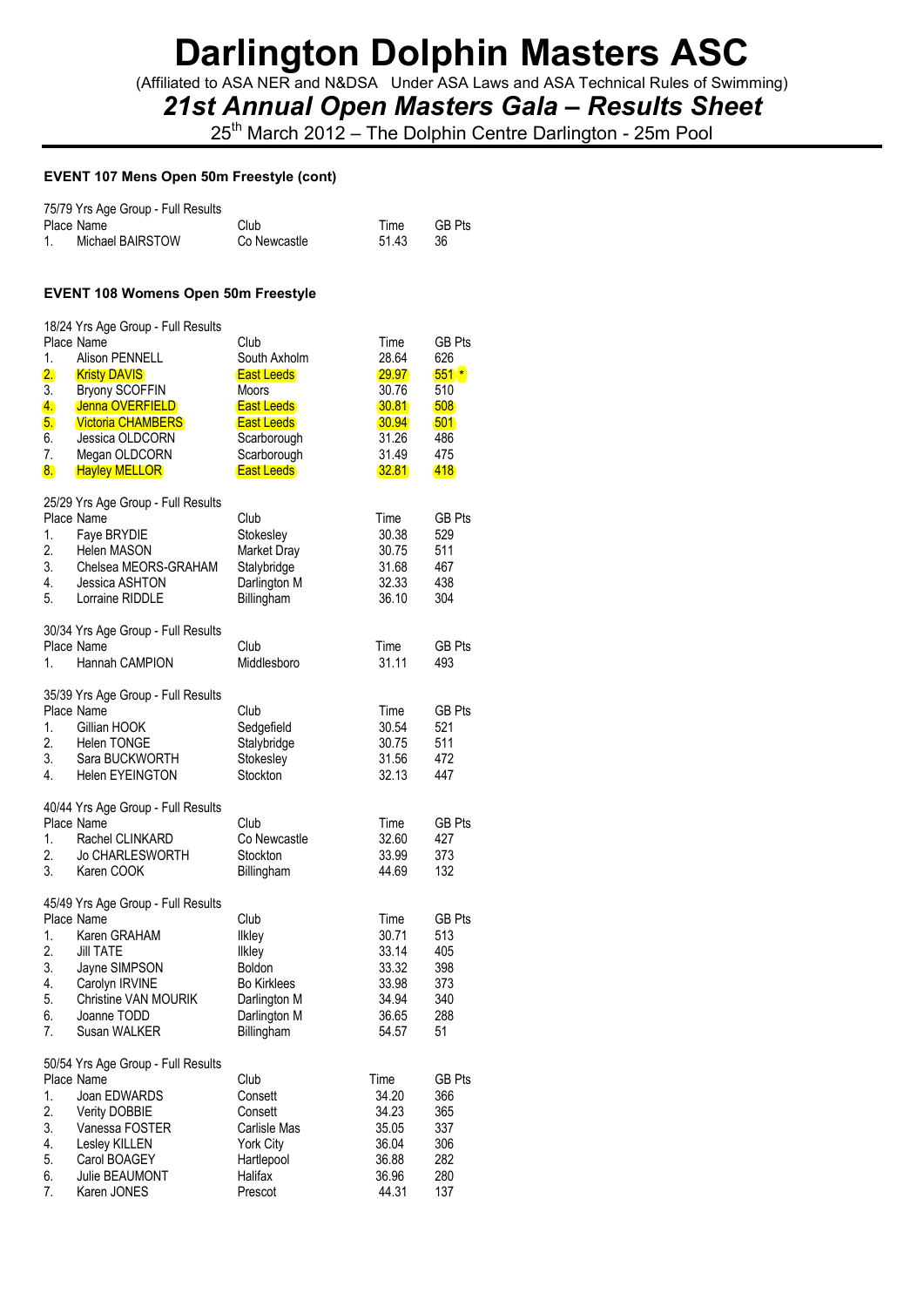(Affiliated to ASA NER and N&DSA Under ASA Laws and ASA Technical Rules of Swimming)

### *21st Annual Open Masters Gala – Results Sheet*

25<sup>th</sup> March 2012 – The Dolphin Centre Darlington - 25m Pool

#### **EVENT 108 Womens Open 50m Freestyle (cont)**

| Place Name | 55/59 Yrs Age Group - Full Results | Club               | Time    | <b>GB Pts</b> |
|------------|------------------------------------|--------------------|---------|---------------|
| 1.         | Mary PURVIS                        | Alnwick Dol        | 33.30   | 399           |
| 2.         | Sally SHIELDS                      | <b>Bo Kirklees</b> | 34.55   | 353           |
| Place Name | 65/69 Yrs Age Group - Full Results | Club               | Time    | <b>GB Pts</b> |
| 1.         | Pat JACKSON                        | East Anglian       | 39.28   | 224           |
| Place Name | 70/74 Yrs Age Group - Full Results | Club               | Time    | <b>GB Pts</b> |
| 1.         | Doreen GORDON                      | Southport          | 40.40   | 201           |
| Place Name | 75/79 Yrs Age Group - Full Results | Club               | Time    | <b>GB Pts</b> |
| 1.         | Patricia JOHNSTON                  | Carlisle Mas       | 1:04.89 | 18            |

#### **EVENT 109 Mens Open 100m Backstroke**

| 1.<br>2.<br>3. | 18/24 Yrs Age Group - Full Results<br>Place Name<br>George MORREAL<br>Phil SWALL<br>Michael DAWSON      | Club<br>Stalybridge<br>Northumbria<br><b>Blyth</b>        | Time<br>1:02.71<br>1:20.86<br>1:22.09 | <b>GB Pts</b><br>572<br>249<br>236 | 50<br>30.27<br>38.88<br>39.54    |
|----------------|---------------------------------------------------------------------------------------------------------|-----------------------------------------------------------|---------------------------------------|------------------------------------|----------------------------------|
| 1.             | 25/29 Yrs Age Group - Full Results<br>Place Name<br>Alan YOUNG                                          | Club<br>Carlisle Mas                                      | Time<br>1:11.31                       | <b>GB Pts</b><br>386               | 50<br>34.80                      |
| 1.             | 30/34 Yrs Age Group - Full Results<br>Place Name<br><b>Nick VALENTINE</b>                               | Club<br>Newburn                                           | Time<br>1:08.22                       | <b>GB Pts</b><br>444               | 50<br>34.01                      |
| $\mathbf{1}$   | 40/44 Yrs Age Group - Full Results<br>Place Name<br>James MACDONALD                                     | Club<br><b>East Leeds</b>                                 | Time<br>1:43.98                       | <b>GB Pts</b><br>87                | 50<br>$50.87$ $*$                |
| 1.<br>2.<br>3. | 45/49 Yrs Age Group - Full Results<br>Place Name<br>lan RUDDLE<br><b>Stuart HOYLE</b><br>Paul GIBSON    | Club<br>Darlington M<br><b>East Leeds</b><br>Carlisle Mas | Time<br>1:12.61<br>1:14.19<br>1:20.53 | <b>GB Pts</b><br>364<br>338<br>253 | 50<br>35.04<br>$36.14*$<br>39.32 |
| 1.<br>2.<br>3. | 50/54 Yrs Age Group - Full Results<br>Place Name<br><b>Alistair CAIRD</b><br>Mark JONES<br>Peter FRENCH | Club<br>Angus Counci<br>Everton<br>Co Newcastle           | Time<br>1:16.39<br>1:18.58<br>1:26.80 | <b>GB Pts</b><br>306<br>277<br>190 | 50<br>37.90<br>38.84<br>42.27    |
| 1.             | 55/59 Yrs Age Group - Full Results<br>Place Name<br>Stepehn FOSTER                                      | Club<br>Carlisle Mas                                      | Time<br>1:36.59                       | <b>GB Pts</b><br>121               | 50<br>47.46                      |
| 1.<br>2.       | 60/64 Yrs Age Group - Full Results<br>Place Name<br>Graeme SHUTT<br>Barry ROBINSON                      | Club<br>Co Sund'land<br>Co Sund'land                      | Time<br>1:48.42<br>1:53.01            | <b>GB Pts</b><br>71<br>57          | 50<br>50.47<br>54.84             |
| 1.             | 65/69 Yrs Age Group - Full Results<br>Place Name<br>Carl BUTLER                                         | Club<br>RichmondDale                                      | Time<br>1:37.83                       | <b>GB Pts</b><br>115               | 50<br>48.45                      |
| 1.             | 70/74 Yrs Age Group - Full Results<br>Place Name<br><b>Arthur PUCKRIN</b>                               | Club<br>Billingham                                        | Time<br>2:55.53                       | <b>GB Pts</b><br>3                 | 50<br>1:27.22                    |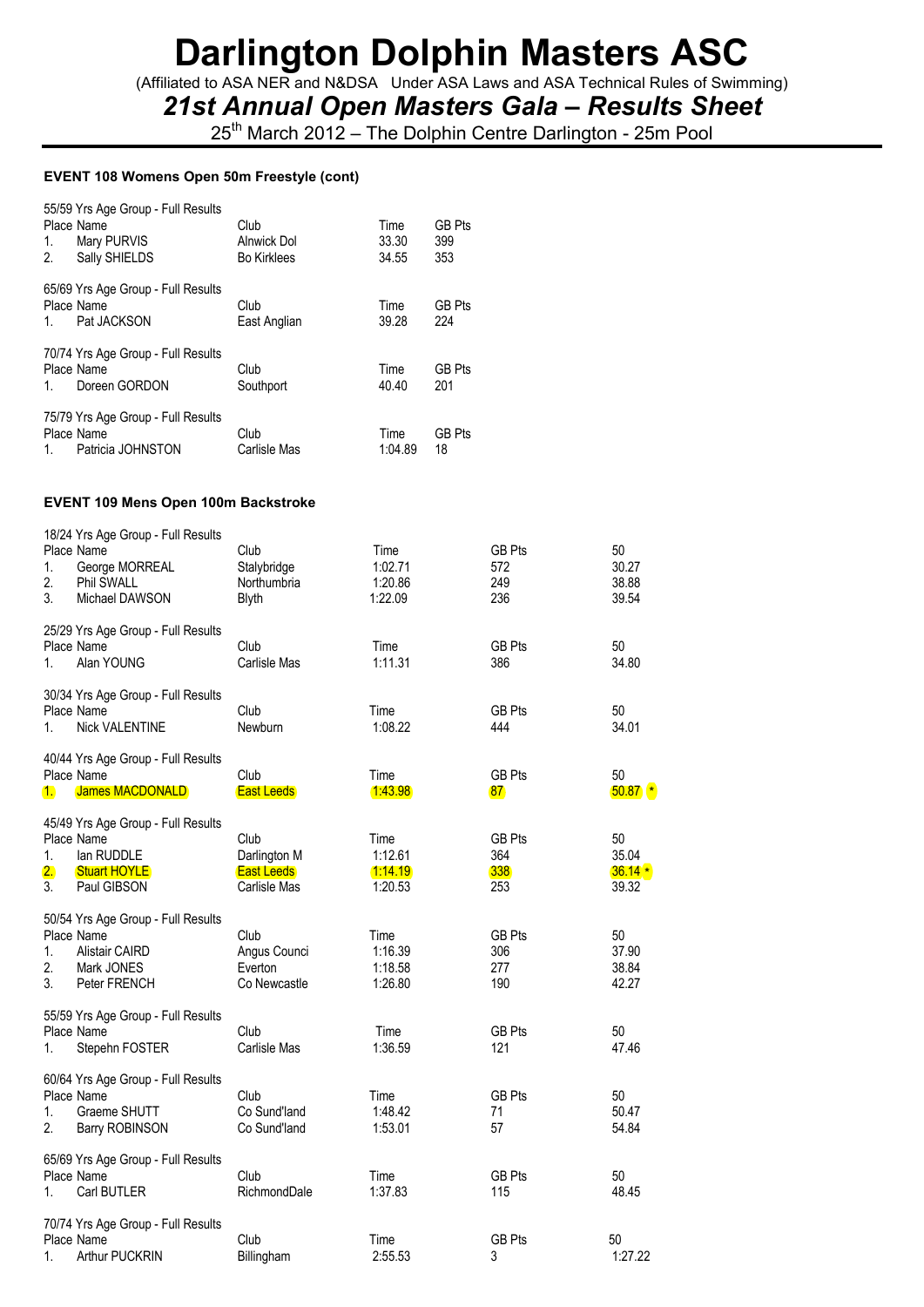(Affiliated to ASA NER and N&DSA Under ASA Laws and ASA Technical Rules of Swimming)

*21st Annual Open Masters Gala – Results Sheet*

25<sup>th</sup> March 2012 – The Dolphin Centre Darlington - 25m Pool

#### **EVENT 109 Mens Open 100m Backstroke (cont)**

| $\mathbf{1}$ .               | 75/79 Yrs Age Group - Full Results<br>Place Name<br><b>Bill MOORE</b>                                                       | Club<br><b>East Leeds</b>                                  | Time<br>1:49.59                                     | <b>GB Pts</b><br>67                | 50<br>$53.94*$                        |
|------------------------------|-----------------------------------------------------------------------------------------------------------------------------|------------------------------------------------------------|-----------------------------------------------------|------------------------------------|---------------------------------------|
|                              | <b>EVENT 110 Womens Open 100m Backstroke</b>                                                                                |                                                            |                                                     |                                    |                                       |
| 1.<br>2.                     | 18/24 Yrs Age Group - Full Results<br>Place Name<br><b>Alison PENNELL</b><br>Jessica OLDCORN                                | Club<br>South Axholm<br>Scarborough                        | Time<br>1:13.25<br>1:22.83                          | <b>GB Pts</b><br>532<br>362        | 50<br>35.60<br>39.73                  |
| 1.<br>2.<br>3.               | 25/29 Yrs Age Group - Full Results<br>Place Name<br>Caroline SAXBY<br>Nicolette HOLLINDALE<br>Jenny DOBSON<br>Gillian BOOTH | Club<br>Sedgefield<br>Darlington M<br>Blyth<br>Stalybridge | Time<br>1:05.69<br>1:17.74<br>1:20.10<br><b>DNC</b> | GB Pts<br>720<br>444<br>404        | 50<br>32.38<br>37.52<br>38.94         |
| 1.<br>$\overline{2}$ .<br>3. | 30/34 Yrs Age Group - Full Results<br>Place Name<br>Hannah CAMPION<br>Marie-Helene JOYCE<br>Donna DEVLIN                    | Club<br>Middlesboro<br>Gates & Whick<br>Stockton           | Time<br>1:13.59<br>1:20.85<br>1:25.07               | <b>GB Pts</b><br>525<br>392<br>331 | 50<br>35.60<br>39.36<br>40.69         |
|                              | 45/49 Yrs Age Group - Full Results<br>Place Name<br><b>Christine VAN MOURIK</b>                                             | Club<br>Darlington M                                       | Time<br>DQ T-                                       | <b>GB Pts</b>                      | 50                                    |
| $\mathbf{1}$<br>2.<br>3.     | 50/54 Yrs Age Group - Full Results<br>Place Name<br><b>Julie HOYLE</b><br>Karen JONES<br>Gillian SHEEHAN                    | Club<br><b>East Leeds</b><br>Prescot<br>Billingham         | Time<br>1:16.52<br>1:58.27<br>2:08.39               | GB Pts<br>466<br>87<br>58          | 50<br>$37.23$ $*$<br>56.69<br>1:02.53 |
| 1.                           | 65/69 Yrs Age Group - Full Results<br>Place Name<br>Helen JENKINS                                                           | Club<br>Southport                                          | Time<br>1:41.24                                     | <b>GB Pts</b><br>173               | 50<br>49.64                           |
| 1.                           | 70/74 Yrs Age Group - Full Results<br>Place Name<br>Doreen GORDON                                                           | Club<br>Southport                                          | Time<br>1:45.84                                     | <b>GB Pts</b><br>144               | 50<br>51.23                           |
| 1.                           | 75/79 Yrs Age Group - Full Results<br>Place Name<br>Patricia JOHNSTON                                                       | Club<br>Carlisle Mas                                       | Time<br>2:31.85                                     | <b>GB Pts</b><br>22                | 50<br>1:09.57                         |

### **EVENT 111 Mens Open 50m Butterfly**

|              | 18/24 Yrs Age Group - Full Results |                   |       |               |
|--------------|------------------------------------|-------------------|-------|---------------|
|              | Place Name                         | Club              | Time  | <b>GB Pts</b> |
| $\mathbf{1}$ | <b>Richard JAGGER</b>              | <b>East Leeds</b> | 27.77 | 604           |
| 2.           | Graham BRUCE                       | Stockton          | 28.14 | 582           |
| 3.           | lain HODGSON                       | Darlington        | 28.83 | 543           |
| 4.           | George MORREAL                     | Stalybridge       | 29.17 | 524           |
| 5.           | <b>Richard FRYER</b>               | <b>East Leeds</b> | 29.26 | 520           |
| 6.           | <b>Adam DAVIS</b>                  | <b>East Leeds</b> | 29.30 | 518           |
| 7.           | Conor CROZIER                      | Co Sund'land      | 29.62 | 501           |
| 8.           | Robert SEXTON                      | Stalybridge       | 29.69 | 498           |
| 9.           | Jonathan PENNELL                   | South Axholm      | 30.06 | 479           |
| 10.          | Anthony SIMPSON                    | <b>Boldon</b>     | 30.68 | 450           |
| 11.          | Mathew SMITH                       | <b>Moors</b>      | 32.60 | 371           |
|              | Michael DAWSON                     | Blyth             | DQ T- |               |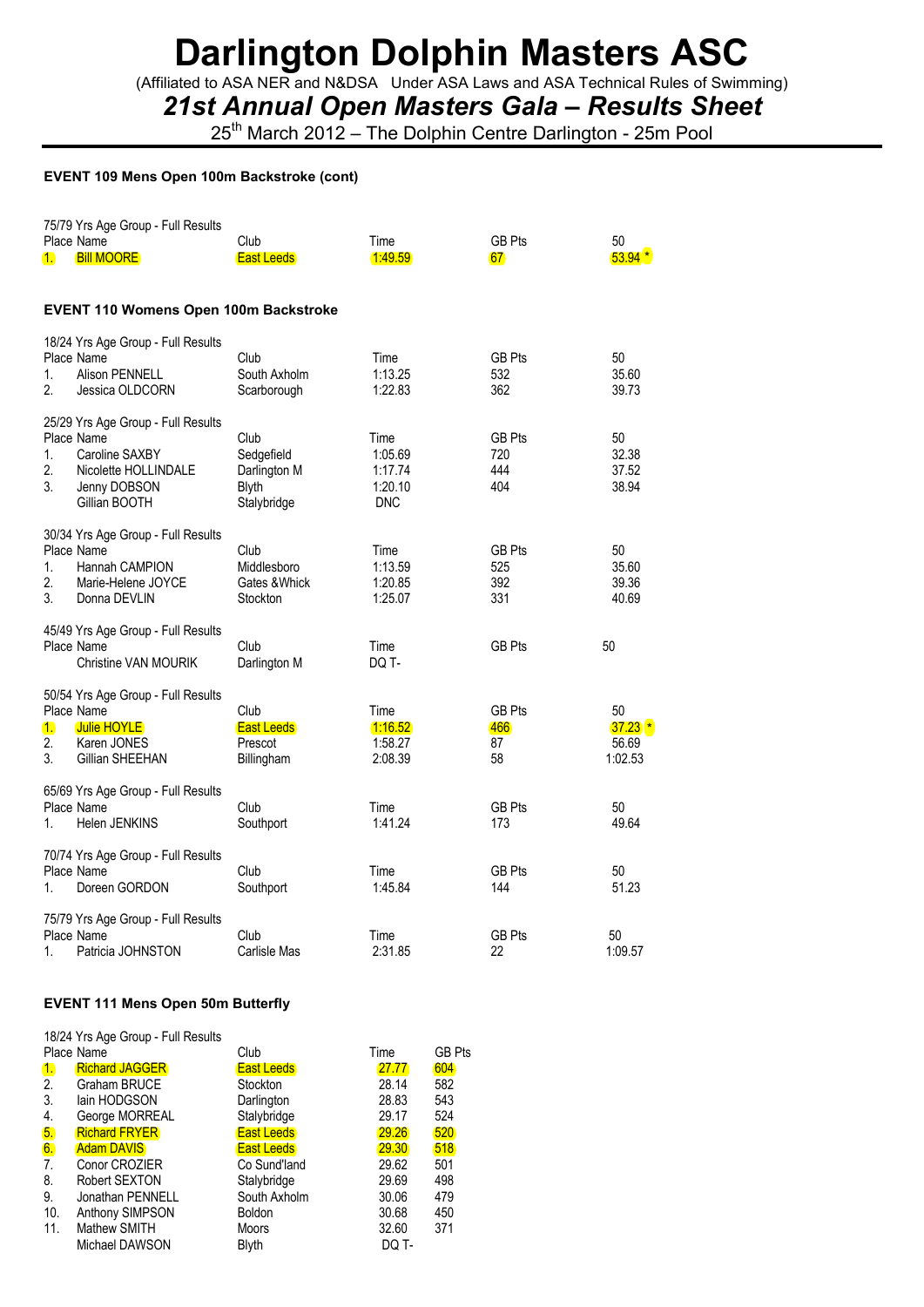(Affiliated to ASA NER and N&DSA Under ASA Laws and ASA Technical Rules of Swimming)

### *21st Annual Open Masters Gala – Results Sheet*

25<sup>th</sup> March 2012 – The Dolphin Centre Darlington - 25m Pool

### **EVENT 111 Mens Open 50m Butterfly (cont)**

| 1.<br>2.                                     | 25/29 Yrs Age Group - Full Results<br>Place Name<br>Matthew HESLEHURST<br>Wayne KENNION<br><b>Matt JAGGER</b>                                                                              | Club<br>Stokesley<br>Stalybridge<br><b>East Leeds</b>                                                                                 | Time<br>32.98<br>33.22<br>DQ ST-                                             | <b>GB Pts</b><br>357<br>348                                           |
|----------------------------------------------|--------------------------------------------------------------------------------------------------------------------------------------------------------------------------------------------|---------------------------------------------------------------------------------------------------------------------------------------|------------------------------------------------------------------------------|-----------------------------------------------------------------------|
| $\mathbf{1}$<br>2.<br>3.                     | 30/34 Yrs Age Group - Full Results<br>Place Name<br><b>Chris KNEE</b><br>Jonathan MACLAREN<br>David DICK                                                                                   | Club<br><b>East Leeds</b><br>Stokesley<br>Consett                                                                                     | Time<br>28.55<br>29.95<br>31.11                                              | GB Pts<br>$558*$<br>485<br>431                                        |
| 1.<br>2.                                     | 35/39 Yrs Age Group - Full Results<br>Place Name<br>Neil SHUTT<br>Andrew OLD<br><b>Gal KANTOR</b>                                                                                          | Club<br>Co Sund'land<br>Bebington<br><b>Ren 96</b>                                                                                    | Time<br>32.25<br>36.20<br><b>DNC</b>                                         | <b>GB Pts</b><br>384<br>257                                           |
| 1.<br>2.<br>3.<br>4.<br>5.<br>6.             | 40/44 Yrs Age Group - Full Results<br>Place Name<br>Myles LITTLE<br>Stephen SMITH<br>Darren WATSON<br>Philip CROXALL<br>Alister WRIGLEY<br>Alan TURNER                                     | Club<br>Carlisle Mas<br>Colne<br>Consett<br>Colne<br>Billingham<br>Newburn                                                            | Time<br>29.59<br>30.30<br>33.42<br>34.94<br>37.52<br>38.42                   | <b>GB Pts</b><br>503<br>468<br>341<br>293<br>225<br>206               |
| 1.<br>2.<br>3.<br>4.<br>5.<br>6.<br>7.<br>8. | 45/49 Yrs Age Group - Full Results<br>Place Name<br>Kevin SMITH<br>David HOGG<br>lan RUDDLE<br>John BOYER<br><b>Matthew GRANT</b><br>David MASSEY<br><b>Kevin BEER</b><br>Geoffrey SIMPSON | Club<br>Co Newcastle<br>Glasgow Nmds<br>Darlington M<br>Darlington M<br>Gates & Whick<br>Stalybridge<br>Darlington M<br><b>Boldon</b> | Time<br>29.69<br>31.16<br>31.43<br>31.87<br>32.23<br>32.69<br>34.04<br>34.17 | <b>GB Pts</b><br>498<br>429<br>417<br>399<br>385<br>367<br>320<br>316 |
| 1.<br>2.<br>3.                               | 50/54 Yrs Age Group - Full Results<br>Place Name<br><b>Guy FAWKES</b><br>Mark JONES<br>lan LONGSTER                                                                                        | Club<br>Billingham<br>Everton<br>Billingham                                                                                           | Time<br>34.92<br>35.21<br>50.59                                              | <b>GB Pts</b><br>293<br>285<br>60                                     |
| 1.<br>2.<br>3.                               | 55/59 Yrs Age Group - Full Results<br>Place Name<br>Stephen URWIN<br>Ray WAGGOTT<br><b>Stuart DOWNIE</b>                                                                                   | Club<br>Newburn<br>Co Sund'land<br>Blyth                                                                                              | Time<br>43.42<br>45.57<br>46.66                                              | GB Pts<br>124<br>100<br>89                                            |
| 1.<br>2.<br>3.                               | 60/64 Yrs Age Group - Full Results<br>Place Name<br>Keith CUNNINGHAM<br>Graeme SHUTT<br><b>Paul FLETCHER</b>                                                                               | Club<br>Consett<br>Co Sund'land<br>Co Leeds                                                                                           | Time<br>39.82<br>44.05<br>49.68                                              | <b>GB Pts</b><br>178<br>116<br>$66*$                                  |
| 1.<br>2.<br>3.                               | 65/69 Yrs Age Group - Full Results<br>Place Name<br>Alex BROWN<br>Norman STEPHENSON<br>Derek ROBINSON                                                                                      | Club<br><b>Blyth</b><br>Co Sund'land<br><b>Blyth</b>                                                                                  | Time<br>39.24<br>41.83<br>44.30                                              | <b>GB Pts</b><br>189<br>146<br>113                                    |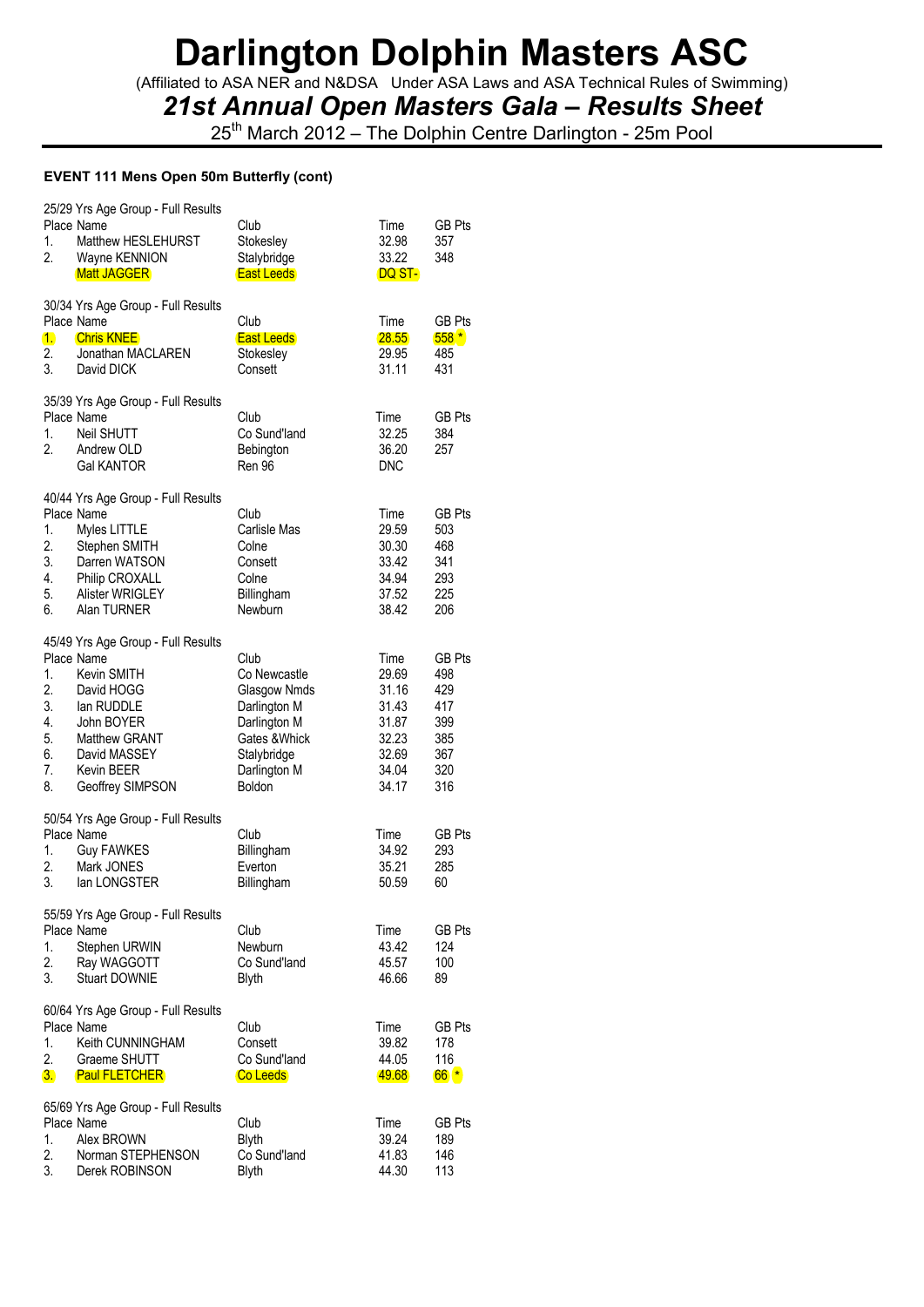(Affiliated to ASA NER and N&DSA Under ASA Laws and ASA Technical Rules of Swimming)

### *21st Annual Open Masters Gala – Results Sheet*

25<sup>th</sup> March 2012 – The Dolphin Centre Darlington - 25m Pool

### **EVENT 112 Womens Open 50m Butterfly**

| 1.<br>2.<br>3.<br>4.             | 18/24 Yrs Age Group - Full Results<br>Place Name<br><b>Kristy DAVIS</b><br><b>Bryony SCOFFIN</b><br>Megan OLDCORN<br><b>Hayley MELLOR</b>                  | Club<br><b>East Leeds</b><br><b>Moors</b><br>Scarborough<br><b>East Leeds</b>                   | Time<br>33.83<br>35.07<br>35.38<br>36.62                     | <b>GB Pts</b><br>$474*$<br>424<br>412<br>368           |
|----------------------------------|------------------------------------------------------------------------------------------------------------------------------------------------------------|-------------------------------------------------------------------------------------------------|--------------------------------------------------------------|--------------------------------------------------------|
| 1.<br>2.<br>3.<br>4.             | 25/29 Yrs Age Group - Full Results<br>Place Name<br>Michelle BOOTY<br><b>Helen MASON</b><br>Chelsea MEORS-GRAHAM<br>Lorraine RIDDLE                        | Club<br><b>Hull Masters</b><br>Market Dray<br>Stalybridge<br>Billingham                         | Time<br>31.00<br>34.59<br>35.54<br>43.05                     | <b>GB Pts</b><br>611<br>442<br>406<br>206              |
| 1.                               | 30/34 Yrs Age Group - Full Results<br>Place Name<br>Hannah CAMPION                                                                                         | Club<br>Middlesboro                                                                             | Time<br>34.50                                                | <b>GB Pts</b><br>446                                   |
| 1.                               | 40/44 Yrs Age Group - Full Results<br>Place Name<br>Rachel CLINKARD                                                                                        | Club<br>Co Newcastle                                                                            | Time<br>36.19                                                | <b>GB Pts</b><br>383                                   |
| 1.<br>2.                         | 45/49 Yrs Age Group - Full Results<br>Place Name<br>Karen GRAHAM<br>Joanne TODD                                                                            | Club<br>Ilkley<br>Darlington M                                                                  | Time<br>34.45<br>43.10                                       | GB Pts<br>448<br>205                                   |
| 1.<br>2.<br>3.<br>4.<br>5.<br>6. | 50/54 Yrs Age Group - Full Results<br>Place Name<br><b>Judy HATTLE</b><br>Joan EDWARDS<br>Lesley KILLEN<br>Vanessa FOSTER<br>Carol BOAGEY<br>Lynn SHEPHERD | Club<br>Carlisle Mas<br>Consett<br><b>York City</b><br>Carlisle Mas<br>Hartlepool<br>Billingham | Time<br>31.83<br>38.21<br>40.18<br>42.22<br>43.10<br>1:07.98 | <b>GB Pts</b><br>567<br>319<br>267<br>222<br>205<br>21 |
| 1.                               | 55/59 Yrs Age Group - Full Results<br>Place Name<br>Mary PURVIS                                                                                            | Club<br>Alnwick Dol                                                                             | Time<br>37.24                                                | <b>GB Pts</b><br>348                                   |
| 1.                               | 60/64 Yrs Age Group - Full Results<br>Place Name<br><b>Hilary CRICK</b>                                                                                    | Club<br>York City                                                                               | Time<br>51.52                                                | <b>GB Pts</b><br>96                                    |
| 1.                               | 65/69 Yrs Age Group - Full Results<br>Place Name<br>Pat JACKSON                                                                                            | Club<br>East Anglian                                                                            | Time<br>43.07                                                | <b>GB Pts</b><br>206                                   |

### **EVENT 113 Mens Open 100m Breaststroke**

| -1.<br>2. | 18/24 Yrs Age Group - Full Results<br>Place Name<br>David CARTER<br><b>James WARREN</b><br>Oliver SIMPSON | Club<br>Darlington<br>Co Leeds<br>York City | Time<br>1:07.29<br>1:18.49<br>DQ T- | <b>GB Pts</b><br>685<br>439 | 50<br>30.48<br>36.87 |
|-----------|-----------------------------------------------------------------------------------------------------------|---------------------------------------------|-------------------------------------|-----------------------------|----------------------|
| 1.<br>2.  | 25/29 Yrs Age Group - Full Results<br>Place Name<br>Daniel RICHARDSON<br>Michal ONDREJ                    | Club<br>Billingham<br>Darlington M          | Time<br>1:14.13<br>1:22.70          | <b>GB Pts</b><br>522<br>371 | 50<br>33.94<br>38.25 |
| 3.        | David CARRUTHERS                                                                                          | Carlisle Mas                                | 1:29.47                             | 283                         | 41.31                |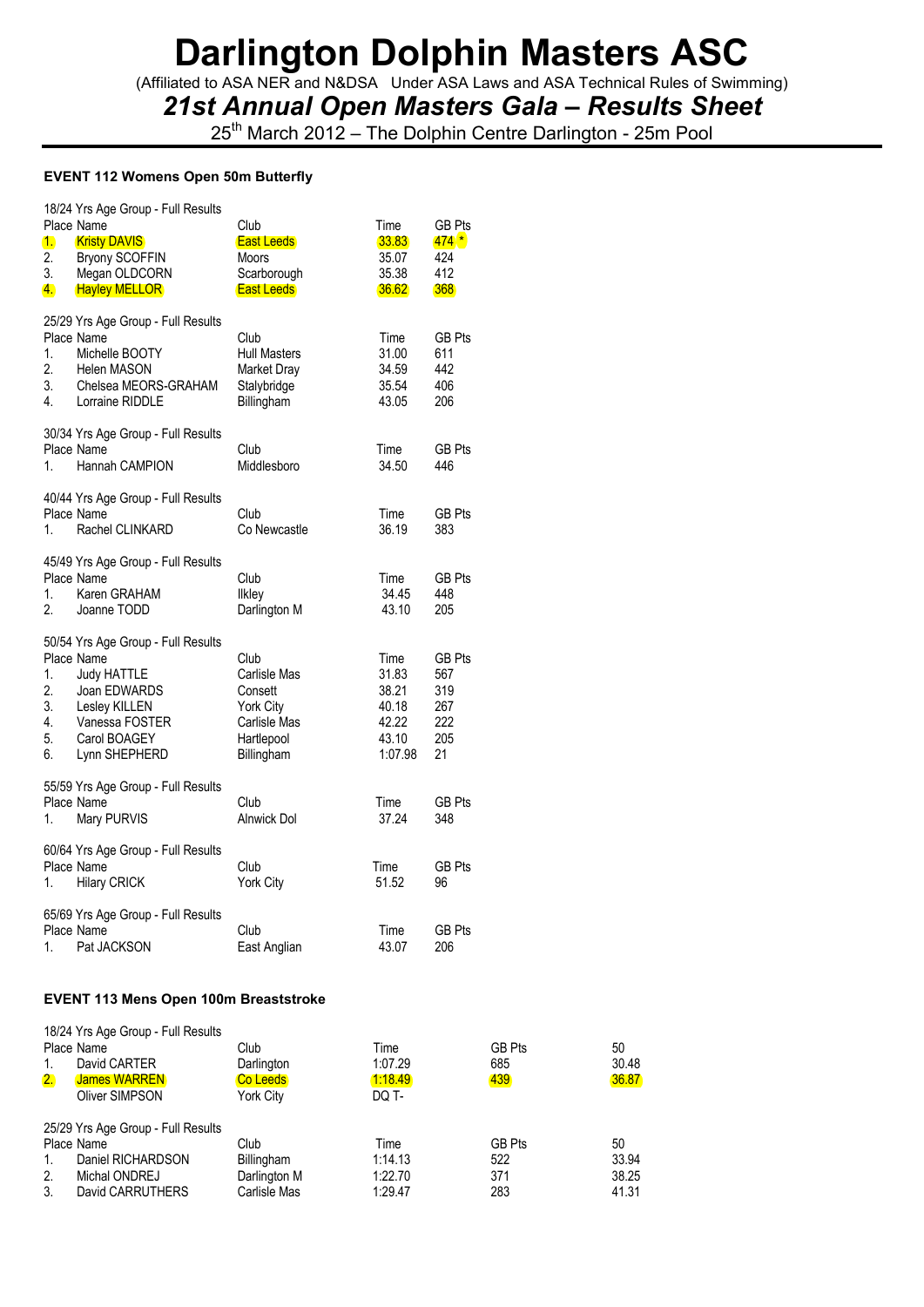(Affiliated to ASA NER and N&DSA Under ASA Laws and ASA Technical Rules of Swimming)

*21st Annual Open Masters Gala – Results Sheet*

25<sup>th</sup> March 2012 – The Dolphin Centre Darlington - 25m Pool

#### **EVENT 113 Mens Open 100m Breaststroke (cont)**

| 1.<br>2.             | 30/34 Yrs Age Group - Full Results<br>Place Name<br><b>Nick VALENTINE</b><br>David CHARLTON                             | Club<br>Newburn<br><b>Boldon</b>                                          | Time<br>1:14.15<br>1:27.58                       | <b>GB Pts</b><br>521<br>305               | 50<br>35.29<br>40.95                   |
|----------------------|-------------------------------------------------------------------------------------------------------------------------|---------------------------------------------------------------------------|--------------------------------------------------|-------------------------------------------|----------------------------------------|
| 1.                   | 35/39 Yrs Age Group - Full Results<br>Place Name<br><b>Gal KANTOR</b>                                                   | Club<br>Ren 96                                                            | Time<br>1:18.76                                  | <b>GB Pts</b><br>434                      | 50<br>36.82                            |
| 1.<br>2.<br>3.       | 40/44 Yrs Age Group - Full Results<br>Place Name<br>Philip CROXALL<br>Alan TURNER<br>Jonathan HEWITT                    | Club<br>Colne<br>Newburn<br>Carlisle Mas                                  | Time<br>1:21.31<br>1:31.32<br>1:39.63            | <b>GB Pts</b><br>392<br>263<br>189        | 50<br>38.88<br>43.19<br>47.66          |
| 1.<br>2.<br>3.<br>4. | 45/49 Yrs Age Group - Full Results<br>Place Name<br>David MASSEY<br>John BOYER<br><b>Peter JACKSON</b><br>Matthew GRANT | Club<br>Stalybridge<br>Darlington M<br><b>East Leeds</b><br>Gates & Whick | Time<br>1:18.92<br>1:22.04<br>1:22.24<br>1:24.89 | <b>GB Pts</b><br>431<br>381<br>378<br>340 | 50<br>37.24<br>38.42<br>38.86<br>40.18 |
| 1.                   | 50/54 Yrs Age Group - Full Results<br>Place Name<br>Mark JONES<br>Alistair CAIRD                                        | Club<br>Everton<br>Angus Counci                                           | Time<br>1:27.09<br>DQ SL-                        | GB Pts<br>311                             | 50<br>41.78                            |
|                      | 55/59 Yrs Age Group - Full Results<br>Place Name<br>Kevin DEVINE                                                        | Club<br>RichmondDale                                                      | Time<br><b>DNC</b>                               | <b>GB Pts</b>                             | 50                                     |
| 1.                   | 60/64 Yrs Age Group - Full Results<br>Place Name<br><b>Brian TAYLOR</b>                                                 | Club<br>Adwick                                                            | Time<br>1:28.41                                  | <b>GB Pts</b><br>295                      | 50<br>42.77                            |
| 1.<br>2.             | 65/69 Yrs Age Group - Full Results<br>Place Name<br>Norman STEPHENSON<br>George JACKSON<br>Carl BUTLER                  | Club<br>Co Sund'land<br>East Anglian<br>RichmondDale                      | Time<br>1:37.41<br>1:47.29<br><b>DNC</b>         | <b>GB Pts</b><br>206<br>139               | 50<br>47.13<br>51.05                   |
| 1.                   | 75/79 Yrs Age Group - Full Results<br>Place Name<br><b>Bill MOORE</b>                                                   | Club<br><b>East Leeds</b>                                                 | Time<br><u> 1:43.28</u>                          | <b>GB Pts</b><br> 163                     | 50<br>$48.55$ *                        |

#### **EVENT 114 Womens Open 100m Breaststroke**

| 1. | 25/29 Yrs Age Group - Full Results<br>Place Name<br>Michelle BOOTY | Club<br><b>Hull Masters</b> | Time<br>1:19.44 | <b>GB Pts</b><br>597 | 50<br>37.01 |
|----|--------------------------------------------------------------------|-----------------------------|-----------------|----------------------|-------------|
| 1. | 30/34 Yrs Age Group - Full Results<br>Place Name<br>Rachel STEAD   | Club<br>Halifax             | Time<br>1:47.04 | <b>GB Pts</b><br>224 | 50<br>50.42 |
|    | 35/39 Yrs Age Group - Full Results<br>Place Name                   | Club                        | Time            | <b>GB Pts</b>        | 50          |
| 1. | Gillian HOOK                                                       | Sedgefield                  | 1:24.91         | 492                  | 39.74       |
|    | 40/44 Yrs Age Group - Full Results                                 |                             |                 |                      |             |
|    | Place Name                                                         | Club                        | Time            | <b>GB Pts</b>        | 50          |
| 1. | Lisa DOBSON                                                        | Halifax                     | 1:24.70         | 496                  | 39.47       |
| 2. | Karen COOK                                                         | Billingham                  | 1:58.84         | 147                  | 55.93       |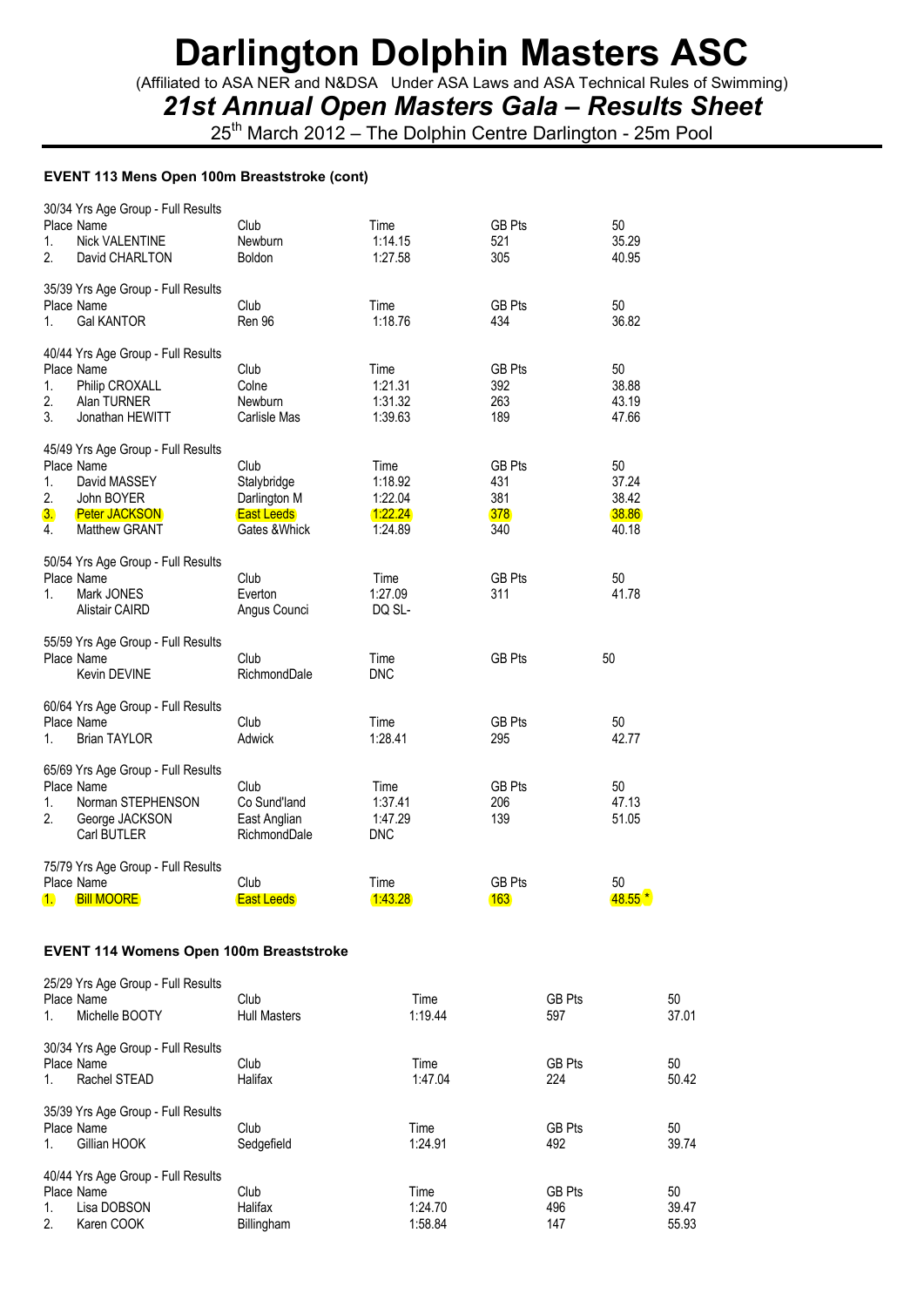(Affiliated to ASA NER and N&DSA Under ASA Laws and ASA Technical Rules of Swimming)

*21st Annual Open Masters Gala – Results Sheet*

25<sup>th</sup> March 2012 – The Dolphin Centre Darlington - 25m Pool

#### **EVENT 114 Womens Open 100m Breaststroke (cont)**

| 1.<br>2.             | 45/49 Yrs Age Group - Full Results<br>Place Name<br>Carolyn IRVINE<br>Susan WALKER                                         | Club<br><b>Bo Kirklees</b><br>Billingham                 | Time<br>1:35.80<br>2:39.76                       | GB Pts<br>334<br>34                | 50<br>45.39<br>1:12.42                 |                                      |                                      |
|----------------------|----------------------------------------------------------------------------------------------------------------------------|----------------------------------------------------------|--------------------------------------------------|------------------------------------|----------------------------------------|--------------------------------------|--------------------------------------|
| 1.<br>2.<br>3.<br>4. | 50/54 Yrs Age Group - Full Results<br>Place Name<br>Verity DOBBIE<br>Carol BOAGEY<br>Jacqueline ROBINSON<br>Julie BEAUMONT | Club<br>Consett<br>Hartlepool<br>Harrogate DC<br>Halifax | Time<br>1:31.94<br>1:35.65<br>1:35.92<br>1:37.37 | GB Pts<br>383<br>336<br>333<br>316 | 50<br>43.99<br>45.57<br>45.51<br>46.38 |                                      |                                      |
| 1.                   | 55/59 Yrs Age Group - Full Results<br>Place Name<br>Sally SHIELDS                                                          | Club<br><b>Bo Kirklees</b>                               | Time<br>1:31.90                                  | <b>GB Pts</b><br>384               | 50<br>43.39                            |                                      |                                      |
| 1.                   | 60/64 Yrs Age Group - Full Results<br>Place Name<br><b>Hilary CRICK</b>                                                    | Club<br>York City                                        | Time<br>1:51.10                                  | GB Pts<br>194                      | 50<br>53.35                            |                                      |                                      |
| 1.<br>2.             | 65/69 Yrs Age Group - Full Results<br>Place Name<br>Helen JENKINS<br>Pat JACKSON                                           | Club<br>Southport<br>East Anglian                        | Time<br>1:44.60<br>1:46.75                       | <b>GB Pts</b><br>244<br>226        | 50<br>50.16<br>51.08                   |                                      |                                      |
| 1.                   | 75/79 Yrs Age Group - Full Results<br>Place Name<br>Patricia JOHNSTON                                                      | Club<br>Carlisle Mas                                     | Time<br>2:56.11                                  | GB Pts<br>19                       | 50<br>1:22.94                          |                                      |                                      |
|                      | EVENT 115 Mens 200 Yrs 200m Medley Team                                                                                    |                                                          |                                                  |                                    |                                        |                                      |                                      |
| 1.<br>2.<br>3.       | Place Name<br>Consett<br>City of Sunderland ASC<br>Darlington Dolphin Mas                                                  | Club<br>Consett<br>Co Sund'land<br>Darlington M          | Time<br>2:20.24<br>2:38.57<br>2:53.60            | <b>GB Pts</b><br>331<br>212<br>147 | 50<br>36.03<br>51.16<br>40.75          | 100<br>1:18.20<br>1:35.49<br>1:25.54 | 150<br>1:47.44<br>2:07.49<br>1:59.03 |
|                      | EVENT 117 Mens 160 Yrs 200m Freestyle Team                                                                                 |                                                          |                                                  |                                    |                                        |                                      |                                      |
| 1.                   | Place Name<br><b>East Leeds SC</b>                                                                                         | Club<br><b>East Leeds</b>                                | Time<br><u> 1:51.49</u>                          | <b>GB Pts</b><br><b>518</b>        | 50<br>25.11                            | 100<br>53.63                         | 150<br>[1:26.89]                     |
|                      | EVENT 119 Mens 120 Yrs 200m Medley Team                                                                                    |                                                          |                                                  |                                    |                                        |                                      |                                      |
| 1.<br>2.             | Place Name<br><b>Boldon</b><br>Consett                                                                                     | Club<br><b>Boldon</b><br>Consett                         | Time<br>2:12.53<br>2:18.54                       | GB Pts<br>581<br>510               | 50<br>40.41<br>35.96                   | 100<br>1:23.47<br>1:14.61            | 150<br>1:59.35<br>1:47.87            |
|                      | EVENT 120 Womens 120 Yrs 200m Medley Team                                                                                  |                                                          |                                                  |                                    |                                        |                                      |                                      |
| 1.                   | Place Name<br>Sedgefield                                                                                                   | Club<br>Sedgefield                                       | Time<br>2:19.92                                  | <b>GB Pts</b><br>333               | 50                                     | 100                                  | 150                                  |

#### **EVENT 121 Mens 72 Yrs 200m Medley Team**

|    | Place Name        | Club        | ÷<br>l ime | GB Pts | 50    | 100     | 150     |
|----|-------------------|-------------|------------|--------|-------|---------|---------|
|    | <b>East Leeds</b> | East Leeds  | 2:00.41    | 536    | 41.91 | 1:23.64 | 1.59.08 |
| 2. | Stalybridge SC    | Stalybridge | 2:07.39    | 452    | 36.24 | 1:12.93 | 1:50.05 |

2. Stockton Stockton 2:30.92 255 - - - 3. Darlington Darlington M 2:33.92 237 - - -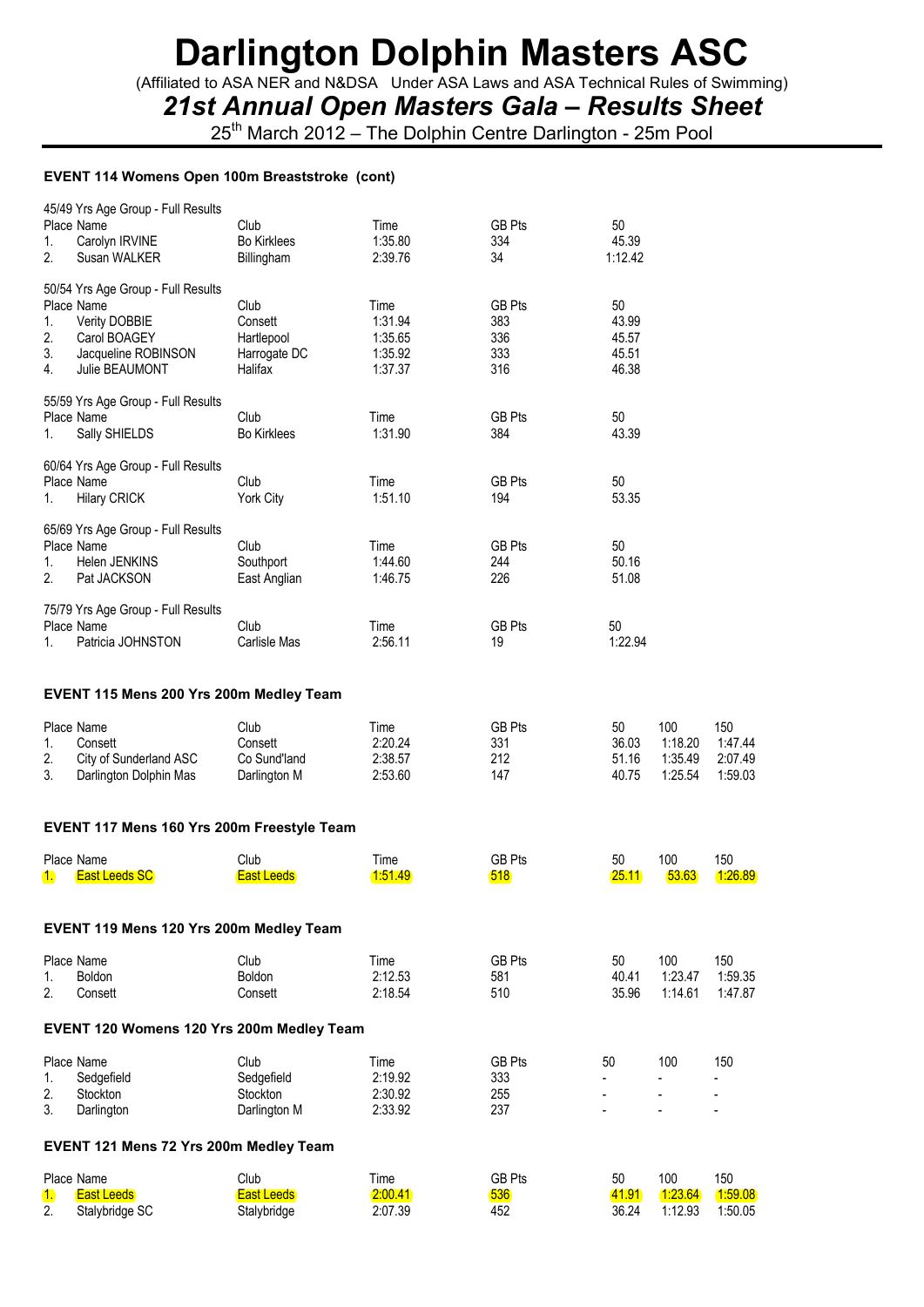(Affiliated to ASA NER and N&DSA Under ASA Laws and ASA Technical Rules of Swimming)

*21st Annual Open Masters Gala – Results Sheet*

25<sup>th</sup> March 2012 – The Dolphin Centre Darlington - 25m Pool

#### **EVENT 122 Womens 72 Yrs 200m Medley Team**

|                 | Place Name           | Club            | ⊺ime    | GB Pts | 50                       | 100 | 150 |
|-----------------|----------------------|-----------------|---------|--------|--------------------------|-----|-----|
|                 | <b>East Leeds SC</b> | East Leeds      | 2:22.54 | 468    |                          |     |     |
| ∩<br><u>.</u> . | Northumbria Uni      | Northumbria Uni | 2:30.41 | 395    | $\overline{\phantom{0}}$ | -   | -   |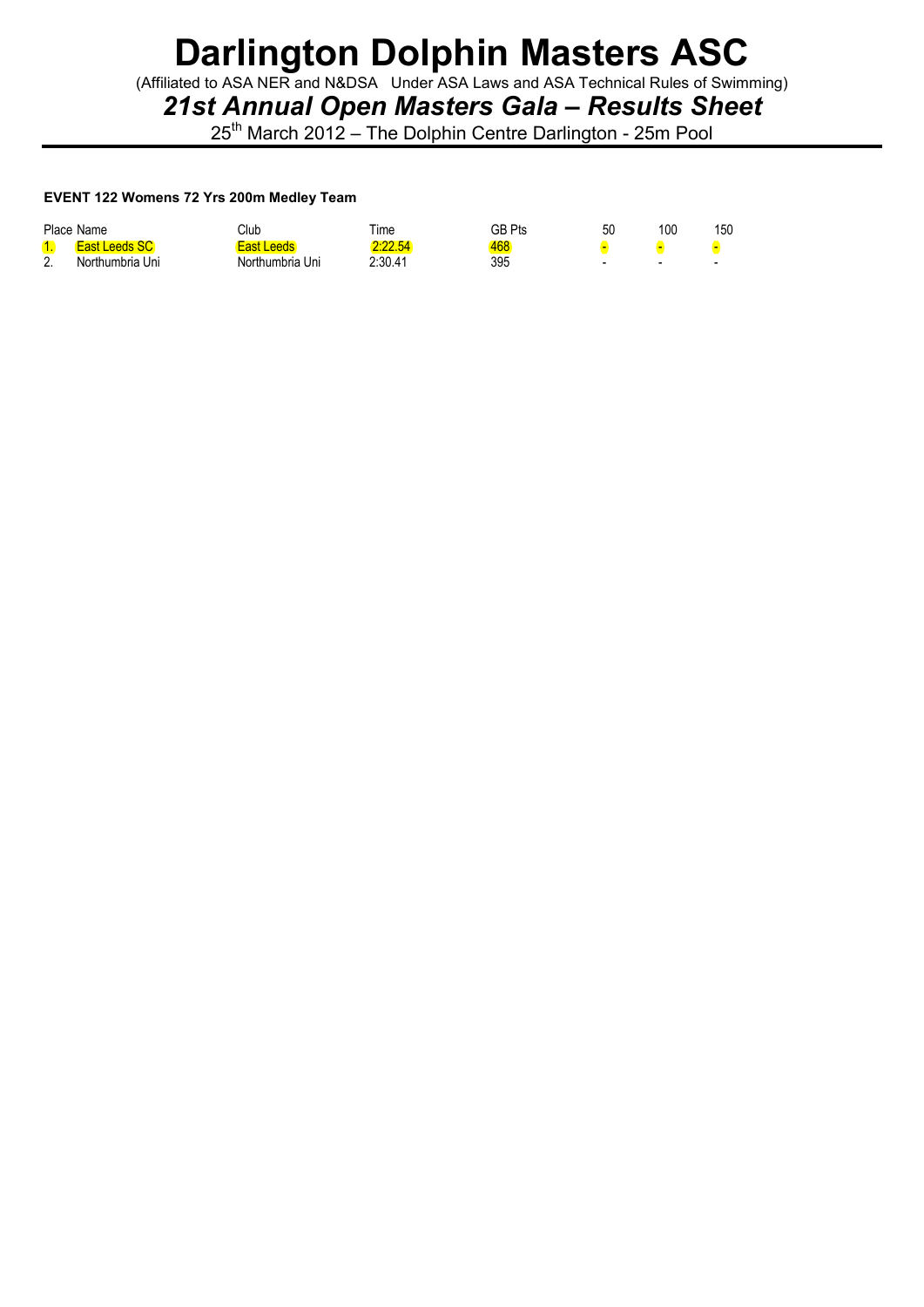(Affiliated to ASA NER and N&DSA Under ASA Laws and ASA Technical Rules of Swimming)

*21st Annual Open Masters Gala – Results Sheet*

25<sup>th</sup> March 2012 – The Dolphin Centre Darlington - 25m Pool

### **Session - 2**

|                            | EVENT 201 Mixed 200 Yrs 200m Medley Team                                                                                                 |                                                                                 |                                                             |                                                  |                                                 |                                      |                                      |
|----------------------------|------------------------------------------------------------------------------------------------------------------------------------------|---------------------------------------------------------------------------------|-------------------------------------------------------------|--------------------------------------------------|-------------------------------------------------|--------------------------------------|--------------------------------------|
| 1.<br>2.                   | Place Name<br>Carlisle Masters SC<br>Darlington Dolphin Mas                                                                              | Club<br>Carlisle Mas<br>Darlington M                                            | Time<br>3:10.26<br>3:58.84                                  | <b>GB Pts</b><br>98<br>30                        | 50<br>1:06.91<br>1:11.93                        | 100<br>1:51.95<br>1:34.85            | 150<br>2:35.41<br>3:05.41            |
|                            | EVENT 202 Mixed 160 Yrs 200m Freestyle Team                                                                                              |                                                                                 |                                                             |                                                  |                                                 |                                      |                                      |
| 1.                         | Place Name<br>Consett                                                                                                                    | Club<br>Consett                                                                 | Time<br>2:14.69                                             | <b>GB Pts</b><br>280                             | 50<br>38.12                                     | 100<br>1:15.92                       | 150<br>1:46.60                       |
|                            | EVENT 203 Mixed 120 Yrs 200m Medley Team                                                                                                 |                                                                                 |                                                             |                                                  |                                                 |                                      |                                      |
| 1.<br>2.                   | Place Name<br>Stalybridge SC<br>Darlington Dolphin Mas<br>Nortumbria Uni                                                                 | Club<br>Stalybridge<br>Darlington M<br>Northumbria                              | Time<br>2:16.33<br>2:21.98<br><b>DNC</b>                    | <b>GB Pts</b><br>364<br>317                      | 50<br>34.14<br>34.41                            | 100<br>1:09.03<br>1:12.33            | 150<br>1:44.78<br>1:48.62            |
|                            | EVENT 204 Mixed 72 Yrs 200m Medley Team                                                                                                  |                                                                                 |                                                             |                                                  |                                                 |                                      |                                      |
| 1.<br>2.<br>3.             | Place Name<br><b>East Leeds SC</b><br>Stokesley<br>Northumbria Uni                                                                       | Club<br><b>East Leeds</b><br>Stokesley<br>Northumbria Uni                       | Time<br>2:08.29<br>2:18.00<br>2:21.17                       | <b>GB Pts</b><br>442<br>349<br>323               | 50<br>30.14<br>32.41<br>35.31                   | 100<br>1:06.83<br>1:14.70<br>1:13.50 | 150<br>1:34.65<br>1:47.11<br>1:50.15 |
|                            | <b>EVENT 205 Womens Open 100m Freestyle</b>                                                                                              |                                                                                 |                                                             |                                                  |                                                 |                                      |                                      |
| 1.<br>2.<br>3.<br>4.       | 18/24 Yrs Age Group - Full Results<br>Place Name<br>Alison PENNELL<br><b>Kristy DAVIS</b><br><b>Victoria CHAMBERS</b><br>Jessica OLDCORN | Club<br>South Axholm<br><b>East Leeds</b><br><b>East Leeds</b><br>Scarborough   | Time<br>1:00.21<br>1:05.99<br>1:10.28<br>1:11.21            | <b>GB Pts</b><br>710<br>550<br>456<br>438        | 50<br>29.30<br>$32.00*$<br>33.64<br>33.51       |                                      |                                      |
| 1.<br>2.<br>3.<br>4.<br>5. | 25/29 Yrs Age Group - Full Results<br>Place Name<br>Faye BRYDIE<br>Helen MASON<br>Chelsea MEORS-GRAHAM<br>Jessica ASHTON<br>Jenny DOBSON | Club<br>Stokesley<br>Market Dray<br>Stalybridge<br>Darlington M<br><b>Blyth</b> | Time<br>1:06.39<br>1:07.82<br>1:10.43<br>1:10.77<br>1:12.36 | <b>GB Pts</b><br>541<br>508<br>453<br>446<br>416 | 50<br>31.52<br>32.54<br>31.70<br>34.37<br>34.12 |                                      |                                      |
| 1.<br>2.<br>3.             | 30/34 Yrs Age Group - Full Results<br>Place Name<br>Hannah CAMPION<br>Donna DEVLIN<br>Rachel STEAD                                       | Club<br>Middlesboro<br>Stockton<br>Halifax                                      | Time<br>1:07.13<br>1:15.92<br>1:31.87                       | <b>GB Pts</b><br>524<br>356<br>176               | 50<br>32.65<br>36.78<br>42.69                   |                                      |                                      |
| 1.<br>2.<br>3.             | 35/39 Yrs Age Group - Full Results<br>Place Name<br>Helen TONGE<br>Gillian HOOK<br>Helen EYEINGTON                                       | Club<br>Stalybridge<br>Sedgefield<br>Stockton                                   | Time<br>1:07.05<br>1:07.51<br>1:12.04                       | <b>GB Pts</b><br>525<br>515<br>422               | 50<br>33.72<br>31.97<br>34.06                   |                                      |                                      |
| 1.                         | 40/44 Yrs Age Group - Full Results<br>Place Name<br>Jane HEATH                                                                           | Club<br>Durham City                                                             | Time<br>1:18.36                                             | <b>GB Pts</b><br>320                             | 50<br>36.84                                     |                                      |                                      |
| 1.<br>2.                   | 45/49 Yrs Age Group - Full Results<br>Place Name<br>Carolyn IRVINE<br>Joanne TODD                                                        | Club<br><b>Bo Kirklees</b><br>Darlington M                                      | Time<br>1:14.66<br>1:22.64                                  | <b>GB Pts</b><br>376<br>265                      | 50<br>36.04<br>39.07                            |                                      |                                      |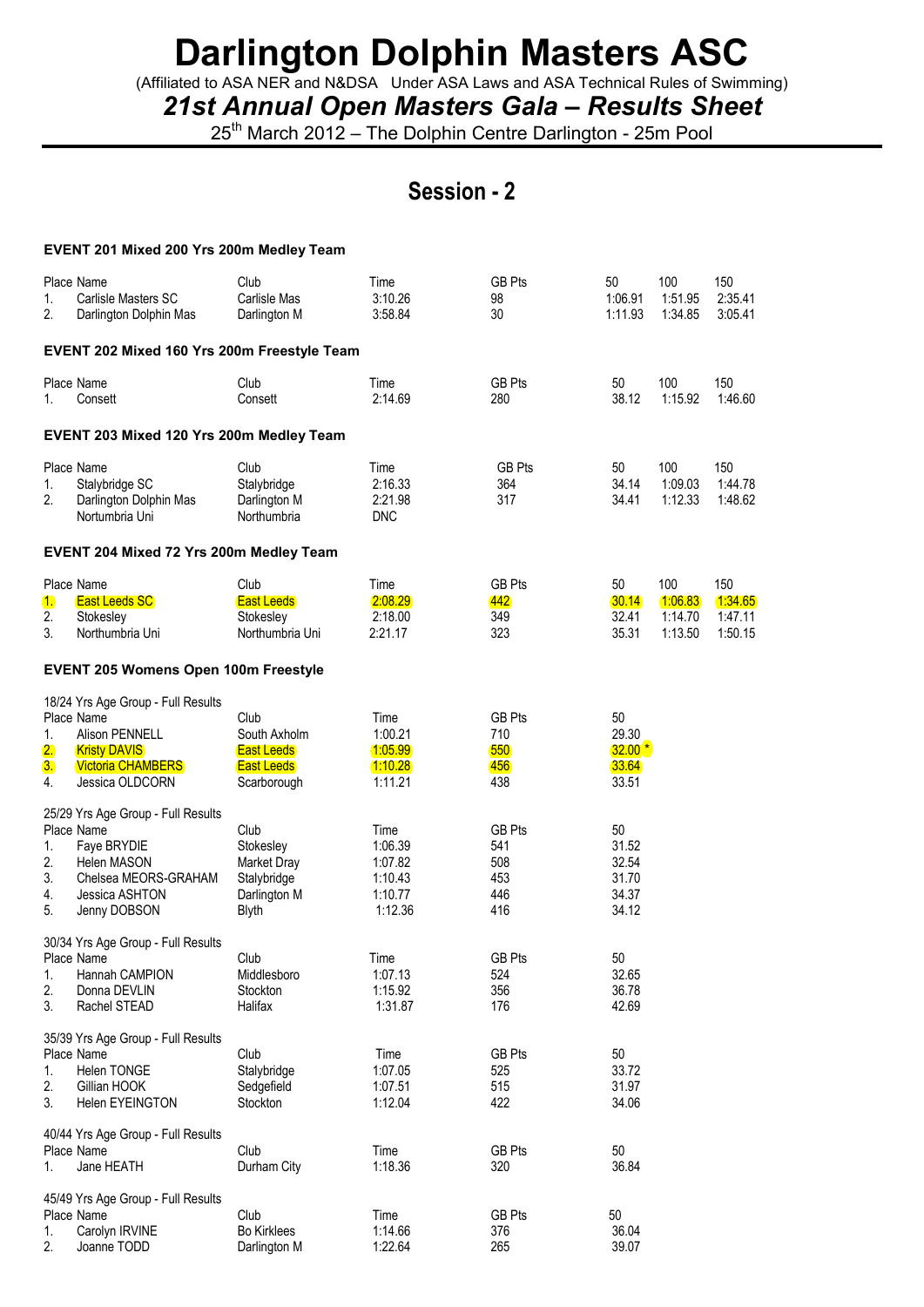(Affiliated to ASA NER and N&DSA Under ASA Laws and ASA Technical Rules of Swimming)

*21st Annual Open Masters Gala – Results Sheet*

25<sup>th</sup> March 2012 – The Dolphin Centre Darlington - 25m Pool

### **EVENT 205 Womens Open 100m Freestyle (cont)**

|                | 50/54 Yrs Age Group - Full Results |                    |         |               |         |
|----------------|------------------------------------|--------------------|---------|---------------|---------|
|                | Place Name                         | Club               | Time    | <b>GB Pts</b> | 50      |
| 1.             | <b>Judy HATTLE</b>                 | Carlisle Mas       | 1:06.62 | 535           | 31.94   |
| 2.             | <b>Verity DOBBIE</b>               | Consett            | 1:14.58 | 377           | 36.90   |
| 3.             | Joan EDWARDS                       | Consett            | 1:15.04 | 370           | 36.36   |
| 4.             | Jacqueline ROBINSON                | Harrogate DC       | 1:15.82 | 357           | 36.31   |
| 5.             | Carol BOAGEY                       | Hartlepool         | 1:20.82 | 287           | 39.05   |
| 6.             | Vanessa FOSTER                     | Carlisle Mas       | 1:21.09 | 283           | 38.93   |
| 7 <sub>1</sub> | Gillian SHEEHAN                    | Billingham         | 1:44.07 | 103           | 50.48   |
| 8.             | Lynn SHEPHERD                      | Billingham         | 1:50.46 | 78            | 52.98   |
|                | 55/59 Yrs Age Group - Full Results |                    |         |               |         |
|                | Place Name                         | Club               | Time    | <b>GB Pts</b> | 50      |
| 1.             | Mary PURVIS                        | Alnwick Dol        | 1:14.86 | 373           | 36.13   |
| 2.             | Sally SHIELDS                      | <b>Bo Kirklees</b> | 1:16.64 | 345           | 36.93   |
| 3.             | <b>Judith BARTON</b>               | Seagulls Swi       | 1:34.32 | 158           | 43.33   |
| 4.             | <b>Christine MUSCROFT</b>          | Billingham         | 1:42.44 | 111           | 51.93   |
|                | 70/74 Yrs Age Group - Full Results |                    |         |               |         |
|                | Place Name                         | Club               | Time    | <b>GB Pts</b> | 50      |
| 1.             | Doreen GORDON                      | Southport          | 1:32.49 | 172           | 44.15   |
|                | 75/79 Yrs Age Group - Full Results |                    |         |               |         |
|                | Place Name                         | Club               | Time    | <b>GB Pts</b> | 50      |
| $1_{-}$        | Patricia JOHNSTON                  | Carlisle Mas       | 2:24.11 | 17            | 1:08.24 |
|                |                                    |                    |         |               |         |

### **EVENT 206 Mens Open 100m Freestyle**

|                | 18/24 Yrs Age Group - Full Results |                     |         |               |          |
|----------------|------------------------------------|---------------------|---------|---------------|----------|
|                | Place Name                         | Club                | Time    | <b>GB Pts</b> | 50       |
| $\mathbf{1}$ . | <b>Richard JAGGER</b>              | <b>East Leeds</b>   | 54.32   | 676           | $26.86*$ |
| 2.             | <b>Graham BRUCE</b>                | Stockton            | 55.81   | 628           | 27.23    |
| 3.             | lain HODGSON                       | Darlington          | 57.29   | 584           | 27.18    |
| 4.             | George MORREAL                     | Stalybridge         | 58.02   | 563           | 27.97    |
| 5.             | <b>Richard FRYER</b>               | <b>East Leeds</b>   | 58.45   | 551           | 28.26    |
| 6.             | Jonathan PENNELL                   | South Axholm        | 58.61   | 547           | 27.96    |
| 7.             | Robert SEXTON                      | Stalybridge         | 59.15   | 532           | 28.19    |
| 8.             | <b>Oliver SIMPSON</b>              | York City           | 59.53   | 522           | 28.94    |
| 9.             | <b>James WARREN</b>                | <b>Co Leeds</b>     | 1:00.92 | 488           | 29.19    |
| 10.            | Mathew SMITH                       | <b>Moors</b>        | 1:00.93 | 487           | 29.42    |
| 11.            | Cameron WARDLE                     | Stalybridge         | 1:02.59 | 449           | 29.78    |
| 12.            | <b>Adam DAVIS</b>                  | <b>East Leeds</b>   | 1:03.73 | 424           | 28.85    |
| 13.            | Phil SWALL                         | Northumbria         | 1:11.53 | 288           | 33.75    |
| 14.            | Michael DAWSON                     | <b>Blyth</b>        | 1:13.87 | 256           | 34.73    |
|                | 25/29 Yrs Age Group - Full Results |                     |         |               |          |
|                | Place Name                         | Club                | Time    | <b>GB Pts</b> | 50       |
| 1.             | Alan YOUNG                         | Carlisle Mas        | 1:01.77 | 467           | 30.41    |
| 2.             | <b>Matt JAGGER</b>                 | <b>East Leeds</b>   | 1:01.89 | 465           | $29.61*$ |
| 3.             | Daniel RICHARDSON                  | Billingham          | 1:02.36 | 454           | 29.49    |
|                | 30/34 Yrs Age Group - Full Results |                     |         |               |          |
|                | Place Name                         | Club                | Time    | <b>GB Pts</b> | 50       |
| 1.             | <b>Chris KNEE</b>                  | <b>East Leeds</b>   | 57.33   | 583           | 27.61    |
| 2.             | <b>Nick VALENTINE</b>              | Newburn             | 1:00.20 | 505           | 29.66    |
| 3.             | Jonathan MACLAREN                  | Stokesley           | 1:00.93 | 487           | 29.20    |
| 4.             | Gregan CLARKSON                    | <b>Hull Masters</b> | 1:01.61 | 471           | 17.12    |
|                |                                    |                     |         |               |          |
|                | 35/39 Yrs Age Group - Full Results |                     |         |               |          |
|                | Place Name                         | Club                | Time    | <b>GB Pts</b> | 50       |
| $\mathbf{1}$ . | Darrell SLEE                       | Carlisle Mas        | 1:02.70 | 446           | 29.42    |
| 2.             | lan TAYLOR                         | Darlington M        | 1:03.88 | 421           | 30.78    |
| 3.             | <b>Neil SHUTT</b>                  | Co Sund'land        | 1:05.98 | 379           | 31.21    |
| 4.             | Andrew OLD                         | Bebington           | 1:07.93 | 344           | 32.07    |
|                |                                    |                     |         |               |          |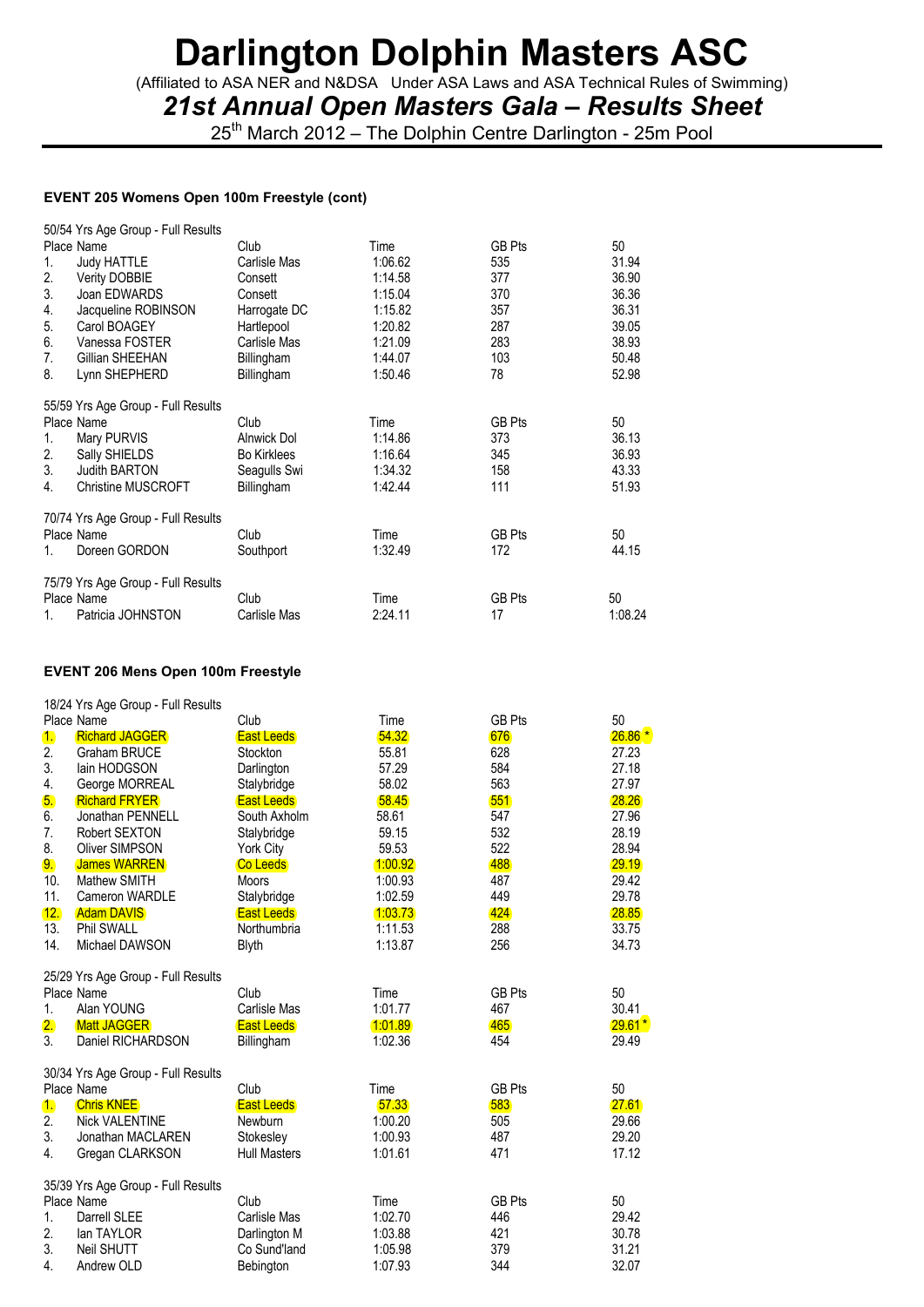(Affiliated to ASA NER and N&DSA Under ASA Laws and ASA Technical Rules of Swimming)

*21st Annual Open Masters Gala – Results Sheet*

25<sup>th</sup> March 2012 – The Dolphin Centre Darlington - 25m Pool

#### **EVENT 206 Mens Open 100m Freestyle (cont)**

|          | 40/44 Yrs Age Group - Full Results          |                     |                |               |             |
|----------|---------------------------------------------|---------------------|----------------|---------------|-------------|
|          | Place Name                                  | Club                | Time           | <b>GB Pts</b> | 50          |
| 1.       | <b>Paul CLEMENCE</b>                        | <b>East Leeds</b>   | 55.98          | 623           | 27.67       |
| 2.       | Stephen SMITH                               | Colne               | 58.46          | 551           | 28.36       |
| 3.       | Myles LITTLE                                | Carlisle Mas        | 1:00.16        | 506           | 29.42       |
| 4.       | Philip CROXALL                              | Colne               | 1:05.11        | 396           | 31.83       |
| 5.       | Darren WATSON                               | Consett             | 1:05.97        | 379           | 31.00       |
| 6.       | lan CLARKE                                  | Consett             | 1:09.34        | 321           | 32.90       |
| 7.       | <b>James MACDONALD</b>                      | <b>East Leeds</b>   | <u>1:19.81</u> | <b>191</b>    | 38.89       |
| 8.       | Jonathan HEWITT                             | Carlisle Mas        | 1:21.35        | 177           | 38.43       |
|          |                                             |                     |                |               |             |
|          | 45/49 Yrs Age Group - Full Results          |                     |                |               |             |
|          | Place Name                                  | Club                | Time           | <b>GB Pts</b> | 50          |
| 1.       | David HOGG                                  | Glasgow Nmds        | 1:02.14        | 459           | 29.77       |
| 2.       | Thomas DOUGHTY                              | Co Sund'land        | 1:06.16        | 376           | 32.02       |
| 3.       | Kevin BEER                                  | Darlington M        | 1:08.30        | 338           | 33.06       |
| 4.       | Paul GIBSON                                 | Carlisle Mas        | 1:08.59        | 333           | 32.01       |
| 5.       | Paul SWIFT                                  | Consett             | 1:12.13        | 279           | 35.26       |
|          |                                             |                     |                |               |             |
|          | 50/54 Yrs Age Group - Full Results          |                     |                |               |             |
|          | Place Name                                  | Club                | Time           | <b>GB Pts</b> | 50          |
|          |                                             |                     |                |               |             |
| 1.<br>2. | Mark JONES                                  | Everton             | 1:05.73        | 384           | 32.39       |
|          | <b>Stewart ROWE</b>                         | Scarborough         | 1:05.79        | 383           | 30.39       |
| 3.       | <b>Alistair CAIRD</b>                       | Angus Counci        | 1:06.98        | 361           | 33.16       |
| 4.       | Mark HINDHAUGH                              | Gates & Whick       | 1:07.95        | 344           | 31.80       |
| 5.       | lan MUSCROFT                                | Billingham          | 1:22.54        | 167           | 40.64       |
| 6.       | lan LONGSTER                                | Billingham          | 1:25.30        | 145           | 42.16       |
|          | 55/59 Yrs Age Group - Full Results          |                     |                |               |             |
|          | Place Name                                  | Club                | Time           | <b>GB Pts</b> | 50          |
| 1.       | Kevin DEVINE                                | RichmondDale        | 1:11.90        | 283           | 35.19       |
| 2.       | Robert BOOTY                                | <b>Hull Masters</b> | 1:19.89        | 190           | 37.42       |
| 3.       | Ray WAGGOTT                                 | Co Sund'land        | 1:26.48        | 137           | 40.78       |
|          | Stepehn FOSTER                              | Carlisle Mas        | <b>DNF</b>     |               |             |
|          |                                             |                     |                |               |             |
|          | 60/64 Yrs Age Group - Full Results          |                     |                |               |             |
|          | Place Name                                  | Club                | Time           | <b>GB Pts</b> | 50          |
| 1.       | <b>Brian TAYLOR</b>                         | Adwick              | 1:15.64        | 235           | 37.42       |
| 2.       | Keith CUNNINGHAM                            | Consett             | 1:18.11        | 208           | 37.45       |
| 3.       | David SWARBRICK                             | Halifax             | 1:23.96        | 155           | 40.58       |
| 4.       | <b>Paul FLETCHER</b>                        | Co Leeds            | 1:27.60        | 130           | $41.65$ $*$ |
|          |                                             |                     |                |               |             |
|          | 65/69 Yrs Age Group - Full Results          |                     |                |               |             |
|          | Place Name                                  | Club                | Time           | <b>GB Pts</b> | 50          |
| 1.       | Alex BROWN                                  |                     | 1:17.22        | 217           | 36.79       |
| 2.       | Derek ROBINSON                              | Blyth               | 1:17.42        | 215           | 37.44       |
|          |                                             | Blyth               |                |               |             |
|          | 70/74 Yrs Age Group - Full Results          |                     |                |               |             |
|          | Place Name                                  | Club                | Time           | <b>GB Pts</b> | 50          |
|          | Arthur PUCKRIN                              |                     |                |               |             |
| 1.       |                                             | Billingham          | 2:19.98        | 9             | 1:08.41     |
|          | 75/79 Yrs Age Group - Full Results          |                     |                |               |             |
|          | Place Name                                  | Club                | Time           | <b>GB Pts</b> | 50          |
| 1.       | Michael BAIRSTOW                            | Co Newcastle        | 2:09.49        | 16            |             |
|          |                                             |                     |                |               | 59.53       |
|          |                                             |                     |                |               |             |
|          | <b>EVENT 207 Womens Open 50m Backstroke</b> |                     |                |               |             |

|                | 18/24 Yrs Age Group - Full Results |             |       |               |
|----------------|------------------------------------|-------------|-------|---------------|
|                | Place Name                         | Club        | Time  | GB Pts        |
| $\mathbf{1}$ . | Megan OLDCORN                      | Scarborough | 35.23 | 485           |
|                | 25/29 Yrs Age Group - Full Results |             |       |               |
|                | Place Name                         | Club        | Time  | <b>GB Pts</b> |
| $1_{\cdot}$    | Caroline SAXBY                     | Sedgefield  | 31.78 | 653           |
| 2.             | Lorraine RIDDLE                    | Billingham  | 40.78 | 301           |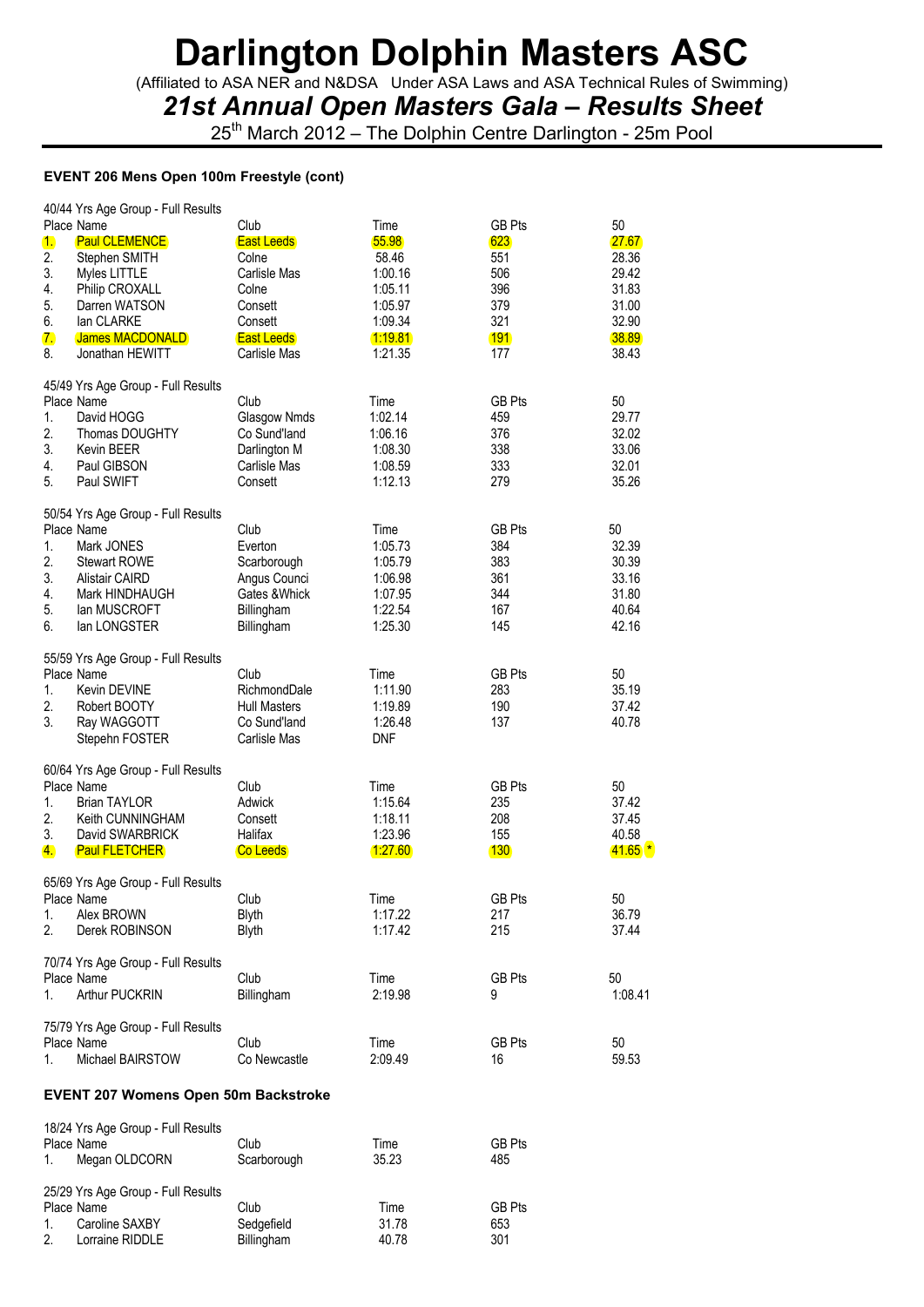(Affiliated to ASA NER and N&DSA Under ASA Laws and ASA Technical Rules of Swimming)

### *21st Annual Open Masters Gala – Results Sheet*

25<sup>th</sup> March 2012 – The Dolphin Centre Darlington - 25m Pool

#### **EVENT 207 Womens Open 50m Backstroke (cont)**

| 1.<br>2.                           | 30/34 Yrs Age Group - Full Results<br>Place Name<br>Hannah CAMPION<br>Marie-Helene JOYCE                                                 | Club<br>Middlesboro<br>Gates & Whick                                        | Time<br>34.90<br>39.00                               | <b>GB Pts</b><br>499<br>351                       |
|------------------------------------|------------------------------------------------------------------------------------------------------------------------------------------|-----------------------------------------------------------------------------|------------------------------------------------------|---------------------------------------------------|
| 1.                                 | 35/39 Yrs Age Group - Full Results<br>Place Name<br><b>Helen TONGE</b>                                                                   | Club<br>Stalybridge                                                         | Time<br>37.32                                        | <b>GB Pts</b><br>405                              |
| 1.<br>2.                           | 45/49 Yrs Age Group - Full Results<br>Place Name<br>Carolyn IRVINE<br>Jayne SIMPSON                                                      | Club<br><b>Bo Kirklees</b><br>Boldon                                        | Time<br>36.88<br>37.50                               | <b>GB Pts</b><br>421<br>399                       |
| 1.<br>2.<br>3.<br>4.<br>5.         | 50/54 Yrs Age Group - Full Results<br>Place Name<br><b>Julie HOYLE</b><br>Joan EDWARDS<br>Carol BOAGEY<br>Karen JONES<br>Gillian SHEEHAN | Club<br><b>East Leeds</b><br>Consett<br>Hartlepool<br>Prescot<br>Billingham | Time<br>35.08<br>42.71<br>47.27<br>54.30<br>1:01.73  | <b>GB Pts</b><br>$492*$<br>255<br>172<br>94<br>49 |
| 1.                                 | 55/59 Yrs Age Group - Full Results<br>Place Name<br>Judith BARTON                                                                        | Club<br>Seagulls Swi                                                        | Time<br>53.64                                        | <b>GB Pts</b><br>100                              |
| 1.                                 | 65/69 Yrs Age Group - Full Results<br>Place Name<br>Helen JENKINS                                                                        | Club<br>Southport                                                           | Time<br>48.32                                        | <b>GB Pts</b><br>157                              |
| 1.                                 | 70/74 Yrs Age Group - Full Results<br>Place Name<br>Doreen GORDON                                                                        | Club<br>Southport                                                           | Time<br>47.71                                        | <b>GB Pts</b><br>166                              |
| 1.                                 | 75/79 Yrs Age Group - Full Results<br>Place Name<br>Patricia JOHNSTON                                                                    | Club<br>Carlisle Mas                                                        | Time<br>1:12.27                                      | GB Pts<br>20                                      |
|                                    | <b>EVENT 208 Mens Open 50m Backstroke</b>                                                                                                |                                                                             |                                                      |                                                   |
| 1.<br>2.<br>3.                     | 18/24 Yrs Age Group - Full Results<br>Place Name<br>George MORREAL<br>Conor CROZIER<br><b>Adam DAVIS</b><br>Michael DAWSON               | Club<br>Stalybridge<br>Co Sund'land<br><b>East Leeds</b><br><b>Blyth</b>    | Time<br>29.47<br>29.85<br><b>31.85</b><br><b>DNC</b> | <b>GB Pts</b><br>554<br>534<br>438                |
| 1.                                 | 25/29 Yrs Age Group - Full Results<br>Place Name<br>Wayne KENNION                                                                        | Club<br>Stalybridge                                                         | Time<br>34.40                                        | <b>GB Pts</b><br>341                              |
| 1.<br>2.                           | 35/39 Yrs Age Group - Full Results<br>Place Name<br>lan TAYLOR<br>Andrew OLD                                                             | Club<br>Darlington M<br>Bebington                                           | Time<br>35.88<br>38.27                               | <b>GB Pts</b><br>295<br>233                       |
| 1.<br>2.<br>3.<br>$\overline{4}$ . | 40/44 Yrs Age Group - Full Results<br>Place Name<br>Stephen SMITH<br>Philip CROXALL<br>Alister WRIGLEY<br><b>James MACDONALD</b>         | Club<br>Colne<br>Colne<br>Billingham<br><b>East Leeds</b>                   | Time<br>34.73<br>37.30<br>38.90<br>46.49             | <b>GB Pts</b><br>330<br>257<br>219<br>104         |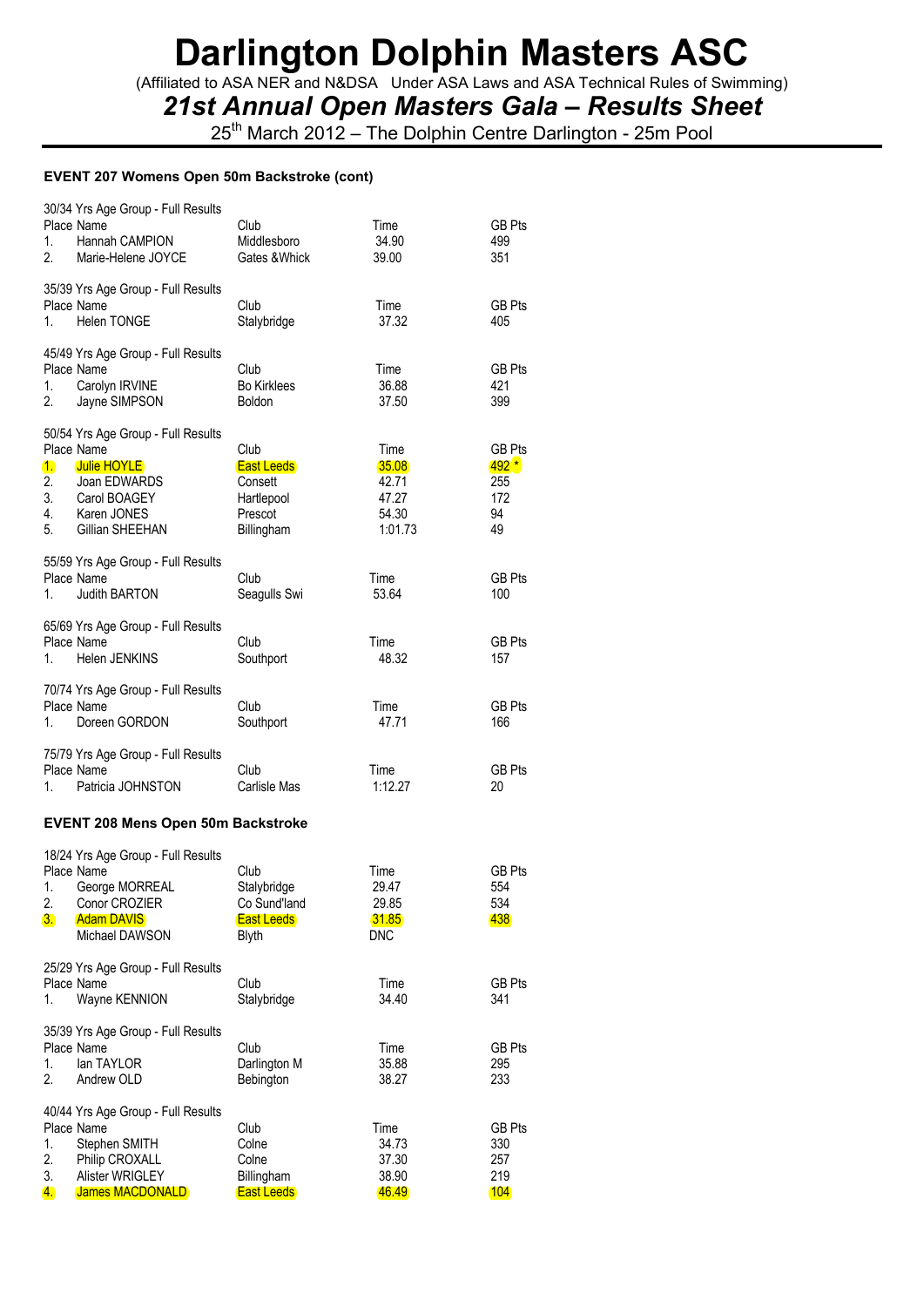(Affiliated to ASA NER and N&DSA Under ASA Laws and ASA Technical Rules of Swimming)

*21st Annual Open Masters Gala – Results Sheet*

25<sup>th</sup> March 2012 – The Dolphin Centre Darlington - 25m Pool

#### **EVENT 208 Mens Open 50m Backstroke (cont)**

| 45/49 Yrs Age Group - Full Results<br>Place Name<br>1.<br>lan RUDDLE<br>2.<br><b>Stuart HOYLE</b><br>3.<br>Kevin SMITH<br>4.<br>Geoffrey SIMPSON<br>5.<br>Paul GIBSON | Club<br>Darlington M<br><b>East Leeds</b><br>Co Newcastle<br>Boldon<br>Carlisle Mas | Time<br>31.64<br>34.01<br>34.45<br>36.13<br>38.59 | <b>GB Pts</b><br>448<br>$355*$<br>340<br>288<br>226 |             |
|-----------------------------------------------------------------------------------------------------------------------------------------------------------------------|-------------------------------------------------------------------------------------|---------------------------------------------------|-----------------------------------------------------|-------------|
| 50/54 Yrs Age Group - Full Results<br>Place Name<br>1.<br>Stephen ALLEN<br>2.<br>Mark JONES                                                                           | Club<br><b>Hull Masters</b><br>Everton                                              | Time<br>33.92<br>39.09                            | <b>GB Pts</b><br>358<br>215                         |             |
| 55/59 Yrs Age Group - Full Results<br>Place Name<br>Stepehn FOSTER<br>1.<br>2.<br>Stephen URWIN                                                                       | Club<br>Carlisle Mas<br>Newburn                                                     | Time<br>40.36<br>45.03                            | GB Pts<br>190<br>120                                |             |
| 60/64 Yrs Age Group - Full Results<br>Place Name<br>1.<br>Howard WILSON<br>2.<br>Graeme SHUTT<br>3.<br>Barry ROBINSON                                                 | Club<br>Darlington M<br>Co Sund'land<br>Co Sund'land                                | Time<br>47.13<br>48.28<br>50.87                   | <b>GB Pts</b><br>97<br>87<br>67                     |             |
| 65/69 Yrs Age Group - Full Results<br>Place Name<br>Carl BUTLER<br>1.                                                                                                 | Club<br>RichmondDale                                                                | Time<br>43.47                                     | <b>GB Pts</b><br>140                                |             |
| 70/74 Yrs Age Group - Full Results<br>Place Name<br>Arthur PUCKRIN<br>1.                                                                                              | Club<br>Billingham                                                                  | Time<br>1:23.13                                   | <b>GB Pts</b><br>2                                  |             |
| 75/79 Yrs Age Group - Full Results<br>Place Name<br><b>Bill MOORE</b><br>1.<br>2.<br>Michael BAIRSTOW                                                                 | Club<br><b>East Leeds</b><br>Co Newcastle                                           | Time<br>49.91<br>1:10.83                          | <b>GB Pts</b><br>$\mathbf{74}$<br>9                 |             |
| <b>EVENT 209 Womens Open 100m Butterfly</b>                                                                                                                           |                                                                                     |                                                   |                                                     |             |
| 18/24 Yrs Age Group - Full Results<br>Place Name<br>1.<br><b>Alison PENNELL</b>                                                                                       | Club<br>South Axholm                                                                | Time<br>1:13.66                                   | <b>GB Pts</b><br>494                                | 50<br>35.13 |
| 25/29 Yrs Age Group - Full Results<br>Place Name<br>Nicolette HOLLINDALE<br>1.<br>Chelsea MEORS-GRAHAM                                                                | Club<br>Darlington M<br>Stalybridge                                                 | Time<br>1:23.65<br><b>DNC</b>                     | <b>GB Pts</b><br>328                                | 50<br>38.56 |
| 30/34 Yrs Age Group - Full Results<br>Place Name<br>Hannah CAMPION<br>1.                                                                                              | Club<br>Middlesboro                                                                 | Time<br>1:16.12                                   | <b>GB Pts</b><br>447                                | 50<br>35.76 |
| 50/54 Yrs Age Group - Full Results<br>Place Name<br><b>Judy HATTLE</b><br>1.                                                                                          | Club<br>Carlisle Mas                                                                | Time<br>1:11.66                                   | <b>GB Pts</b><br>536                                | 50<br>34.88 |
| 55/59 Yrs Age Group - Full Results<br>Place Name<br>Mary PURVIS<br>1.                                                                                                 | Club<br>Alnwick Dol                                                                 | Time<br>1:30.49                                   | <b>GB Pts</b><br>248                                | 50<br>42.52 |
| 65/69 Yrs Age Group - Full Results<br>Place Name<br>Pat JACKSON<br>1.                                                                                                 | Club<br>East Anglian                                                                | Time<br>1:37.13                                   | <b>GB Pts</b><br>189                                | 50<br>44.73 |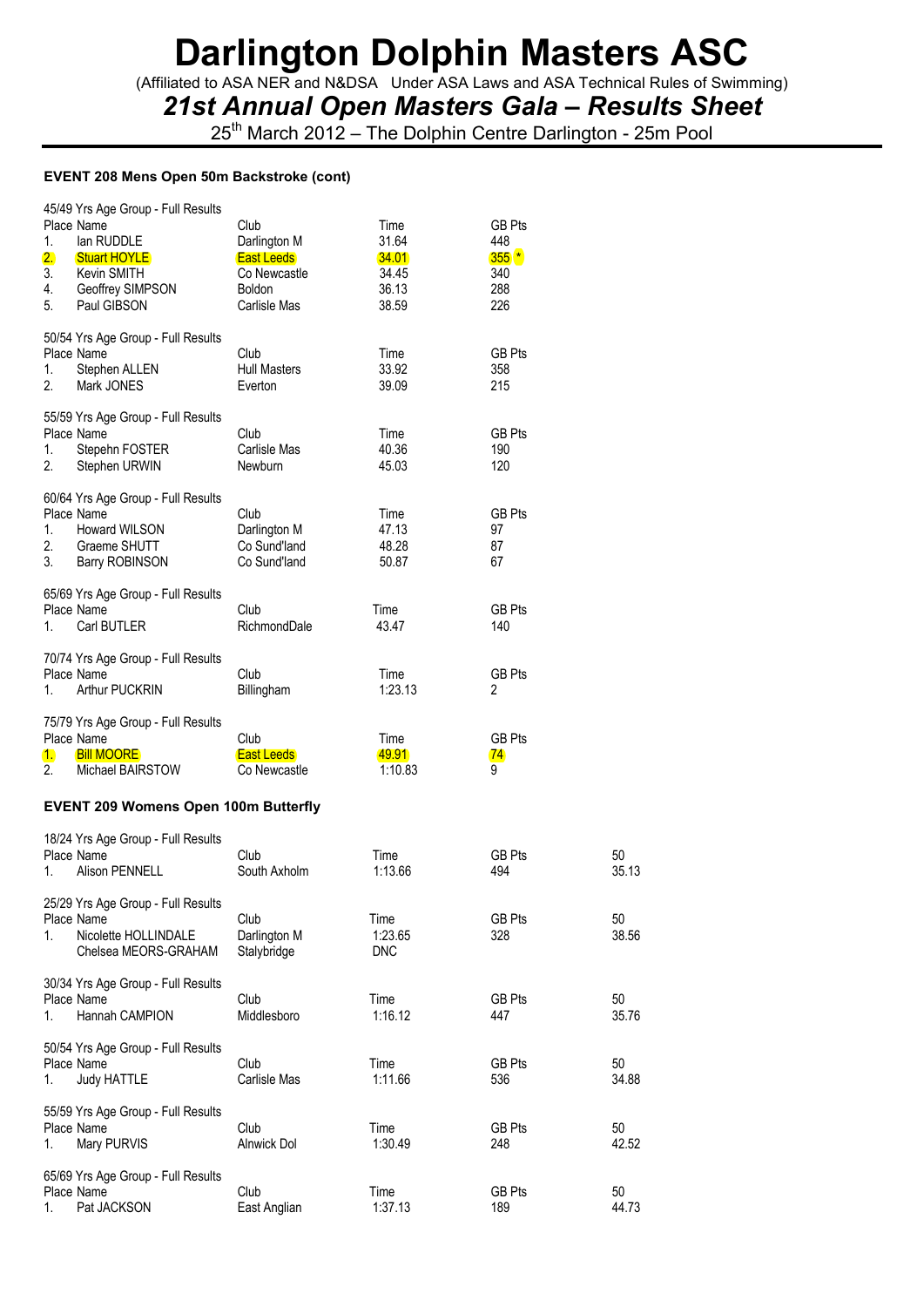(Affiliated to ASA NER and N&DSA Under ASA Laws and ASA Technical Rules of Swimming)

*21st Annual Open Masters Gala – Results Sheet*

25<sup>th</sup> March 2012 – The Dolphin Centre Darlington - 25m Pool

#### **EVENT 210 Mens Open 100m Butterfly**

| 1.<br>2.<br>3. | 18/24 Yrs Age Group - Full Results<br>Place Name<br><b>Richard JAGGER</b><br>George MORREAL<br>Anthony SIMPSON | Club<br><b>East Leeds</b><br>Stalybridge<br><b>Boldon</b> | Time<br>1:01.55<br>1:07.08<br>1:11.10 | <b>GB Pts</b><br>594<br>461<br>383 | 50<br>28.93<br>31.04<br>32.15 |
|----------------|----------------------------------------------------------------------------------------------------------------|-----------------------------------------------------------|---------------------------------------|------------------------------------|-------------------------------|
| $1_{-}$        | 30/34 Yrs Age Group - Full Results<br>Place Name<br><b>Nick VALENTINE</b>                                      | Club<br>Newburn                                           | Time<br>1:04.25                       | <b>GB Pts</b><br>524               | 50<br>30.47                   |
| 1.<br>2.       | 40/44 Yrs Age Group - Full Results<br>Place Name<br>Myles LITTLE<br><b>ALAN TURNER</b>                         | Club<br>Carlisle Mas<br>Newburn                           | Time<br>1:10.05<br>1:29.10            | <b>GB Pts</b><br>402<br>167        | 50<br>32.75<br>42.34          |
| 1.             | 45/49 Yrs Age Group - Full Results<br>Place Name<br>Kevin SMITH<br>John BOYER                                  | Club<br>Co Newcastle<br>Darlington M                      | Time<br>1:05.97<br>DQ SL-             | <b>GB Pts</b><br>485               | 50<br>31.40                   |
| 1.<br>2.       | 50/54 Yrs Age Group - Full Results<br>Place Name<br>Mark JONES<br><b>Alistair CAIRD</b><br><b>Guy FAWKES</b>   | Club<br>Everton<br>Angus Counci<br>Billingham             | Time<br>1:15.34<br>1:26.20<br>DQ T-   | <b>GB Pts</b><br>315<br>191        | 50<br>35.85<br>42.25          |
| 1.<br>2.       | 55/59 Yrs Age Group - Full Results<br>Place Name<br>Stephen URWIN<br>Stuart DOWNIE                             | Club<br>Newburn<br><b>Blyth</b>                           | Time<br>1:46.84<br>1:56.01            | <b>GB Pts</b><br>74<br>48          | 50<br>51.33<br>52.24          |
| 1.             | 65/69 Yrs Age Group - Full Results<br>Place Name<br>Norman STEPHENSON                                          | Club<br>Co Sund'land                                      | Time<br>1:40.85                       | <b>GB Pts</b><br>97                | 50<br>47.44                   |

### **EVENT 211 Womens Open 50m Breaststroke**

| Place Name | 18/24 Yrs Age Group - Full Results | Club                | Time  | <b>GB Pts</b> |
|------------|------------------------------------|---------------------|-------|---------------|
| 1.         | Jenna OVERFIELD                    | <b>East Leeds</b>   | 37.38 | $571*$        |
| 2.         | <b>Kristy DAVIS</b>                | <b>East Leeds</b>   | 41.72 | 409           |
| 3.         | <b>Hayley MELLOR</b>               | <b>East Leeds</b>   | 45.93 | <b>296</b>    |
| Place Name | 25/29 Yrs Age Group - Full Results | Club                | Time  | <b>GB Pts</b> |
| 1.         | Michelle BOOTY                     | <b>Hull Masters</b> | 35.62 | 653           |
| 2.         | Patsy RYAN                         | Darlington M        | 44.78 | 324           |
| Place Name | 30/34 Yrs Age Group - Full Results | Club                | Time  | <b>GB Pts</b> |
| 1.         | Rachel STEAD                       | Halifax             | 50.34 | 211           |
| Place Name | 35/39 Yrs Age Group - Full Results | Club                | Time  | <b>GB Pts</b> |
| 1.         | Gillian HOOK                       | Sedgefield          | 39.01 | 504           |
| Place Name | 40/44 Yrs Age Group - Full Results | Club                | Time  | <b>GB Pts</b> |
| 1.         | Lisa DOBSON                        | Halifax             | 38.10 | 540           |
| 2.         | <b>Jo CHARLESWORTH</b>             | Stockton            | 43.96 | 345           |
| Place Name | 45/49 Yrs Age Group - Full Results | Club                | Time  | <b>GB Pts</b> |
| 1.         | <b>Jill TATE</b>                   | <b>Ilkley</b>       | 40.43 | 452           |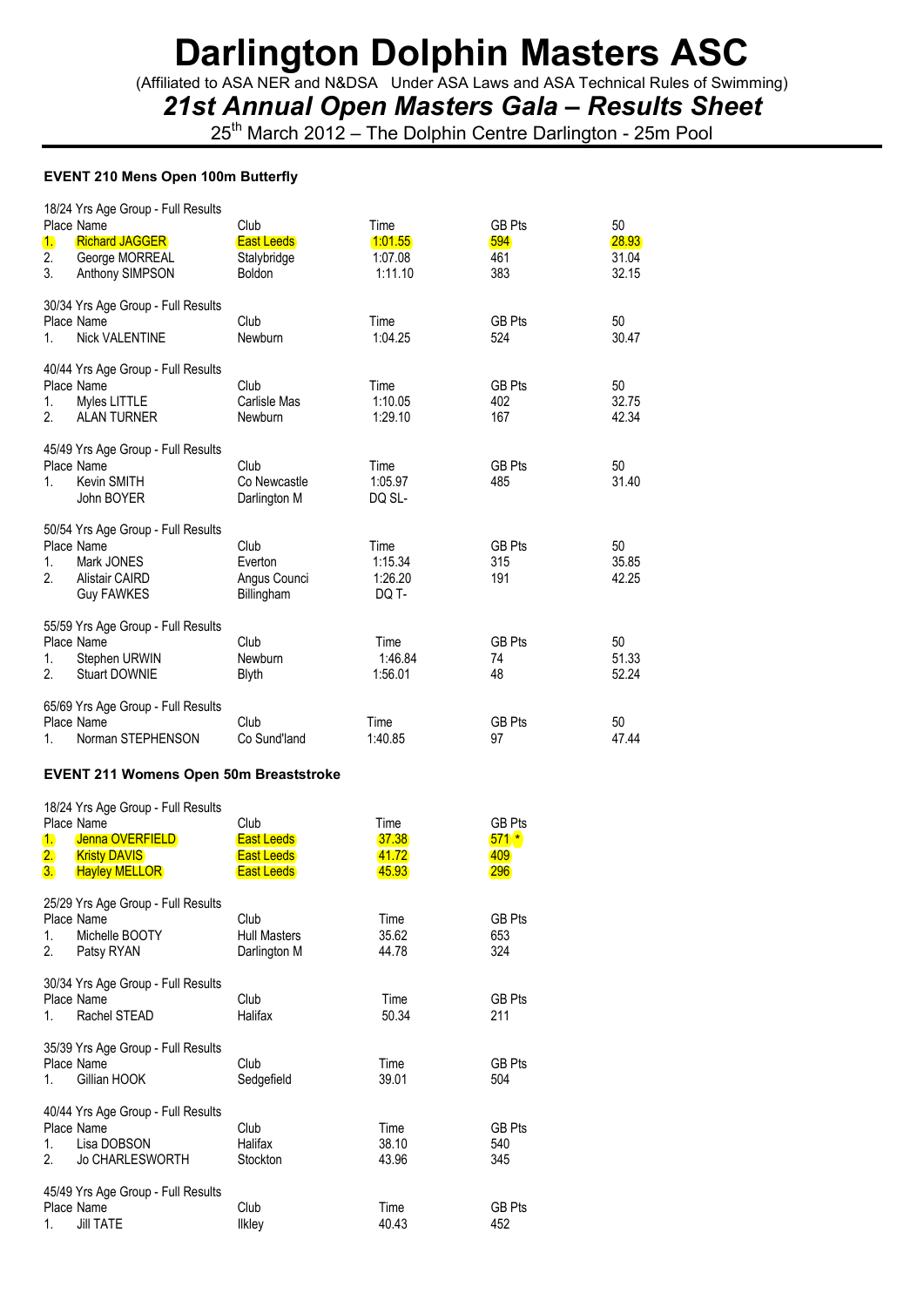(Affiliated to ASA NER and N&DSA Under ASA Laws and ASA Technical Rules of Swimming)

*21st Annual Open Masters Gala – Results Sheet*

25<sup>th</sup> March 2012 – The Dolphin Centre Darlington - 25m Pool

#### **EVENT 211 Womens Open 50m Breaststroke (cont)**

|    | 50/54 Yrs Age Group - Full Results          |                    |         |               |
|----|---------------------------------------------|--------------------|---------|---------------|
|    | Place Name                                  | Club               | Time    | <b>GB Pts</b> |
| 1. | Verity DOBBIE                               | Consett            | 40.98   | 433           |
| 2. | Carol BOAGEY                                | Hartlepool         | 44.35   | 335           |
| 3. | Jacqueline ROBINSON                         | Harrogate DC       | 44.85   | 322           |
| 4. | Julie BEAUMONT                              | Halifax            | 45.18   | 314           |
| 5. | Vanessa FOSTER                              | Carlisle Mas       | 46.86   | 276           |
| 6. | Karen JONES                                 | Prescot            | 58.75   | 111           |
|    | 55/59 Yrs Age Group - Full Results          |                    |         |               |
|    | Place Name                                  | Club               | Time    | GB Pts        |
| 1. | Sally SHIELDS                               | <b>Bo Kirklees</b> | 41.25   | 424           |
| 2. | <b>Judith BARTON</b>                        | Seagulls Swi       | 47.78   | 257           |
|    | 60/64 Yrs Age Group - Full Results          |                    |         |               |
|    | Place Name                                  | Club               | Time    | GB Pts        |
| 1. | <b>Hilary CRICK</b>                         | York City          | 50.11   | 215           |
|    | 65/69 Yrs Age Group - Full Results          |                    |         |               |
|    | Place Name                                  | Club               | Time    | <b>GB Pts</b> |
| 1. | Pat JACKSON                                 | East Anglian       | 47.97   | 253           |
| 2. | Helen JENKINS                               | Southport          | 48.85   | 237           |
|    |                                             |                    |         |               |
|    | 75/79 Yrs Age Group - Full Results          |                    |         |               |
|    | Place Name                                  | Club               | Time    | GB Pts        |
| 1. | Patricia JOHNSTON                           | Carlisle Mas       | 1:21.16 | 19            |
|    | <b>EVENT 212 Mens Open 50m Breaststroke</b> |                    |         |               |
|    | 18/24 Yrs Age Group - Full Results          |                    |         |               |
|    | Place Name                                  | Club               | Time    | GB Pts        |
| 1. | David CARTER                                | Darlington         | 30.20   | 729           |
| 2. | <b>Graham BRUCE</b>                         | Stockton           | 31.74   | 638           |
| 3. | <b>Oliver SIMPSON</b>                       | York City          | 33.27   | 558           |

| 4.             | lain HODGSON                       | Darlington        | 33.90  | 529    |
|----------------|------------------------------------|-------------------|--------|--------|
| 5.             | Cameron WARDLE                     | Stalybridge       | 36.53  | 421    |
| 6.             | Mathew SMITH                       | <b>Moors</b>      | 38.35  | 359    |
| 7 <sub>1</sub> | Michael DAWSON                     | Blyth             | 45.53  | 193    |
|                | <b>Adam DAVIS</b>                  | <b>East Leeds</b> | DQ ST- |        |
|                | 25/29 Yrs Age Group - Full Results |                   |        |        |
|                | Place Name                         | Club              | Time   | GB Pts |
| 1.             | Daniel RICHARDSON                  | Billingham        | 33.38  | 553    |
| 2.             | Graham KENNEDY                     | <b>Boldon</b>     | 38.32  | 360    |
|                | David CARRUTHERS                   | Carlisle Mas      | DNC.   |        |

| 1.             | 30/34 Yrs Age Group - Full Results<br>Place Name<br>David CHARLTON | Club<br><b>Boldon</b> | Time<br>38.13 | GB Pts<br>366 |
|----------------|--------------------------------------------------------------------|-----------------------|---------------|---------------|
|                | 35/39 Yrs Age Group - Full Results                                 |                       |               |               |
|                | Place Name                                                         | Club                  | Time          | <b>GB Pts</b> |
| 1.             | <b>Gal KANTOR</b>                                                  | <b>Ren 96</b>         | 36.16         | 435           |
| 2 <sub>1</sub> | <b>Graham WALTON</b>                                               | Consett               | 38.76         | 347           |
|                | 40/44 Yrs Age Group - Full Results                                 |                       |               |               |
|                | Place Name                                                         | Club                  | Time          | <b>GB Pts</b> |
| 1.             | Philip CROXALL                                                     | Colne                 | 35.95         | 443           |
| 2.             | Alan TURNER                                                        | Newburn               | 40.45         | 299           |
| 3.             | Jonathan HEWITT                                                    | Carlisle Mas          | 42.38         | 253           |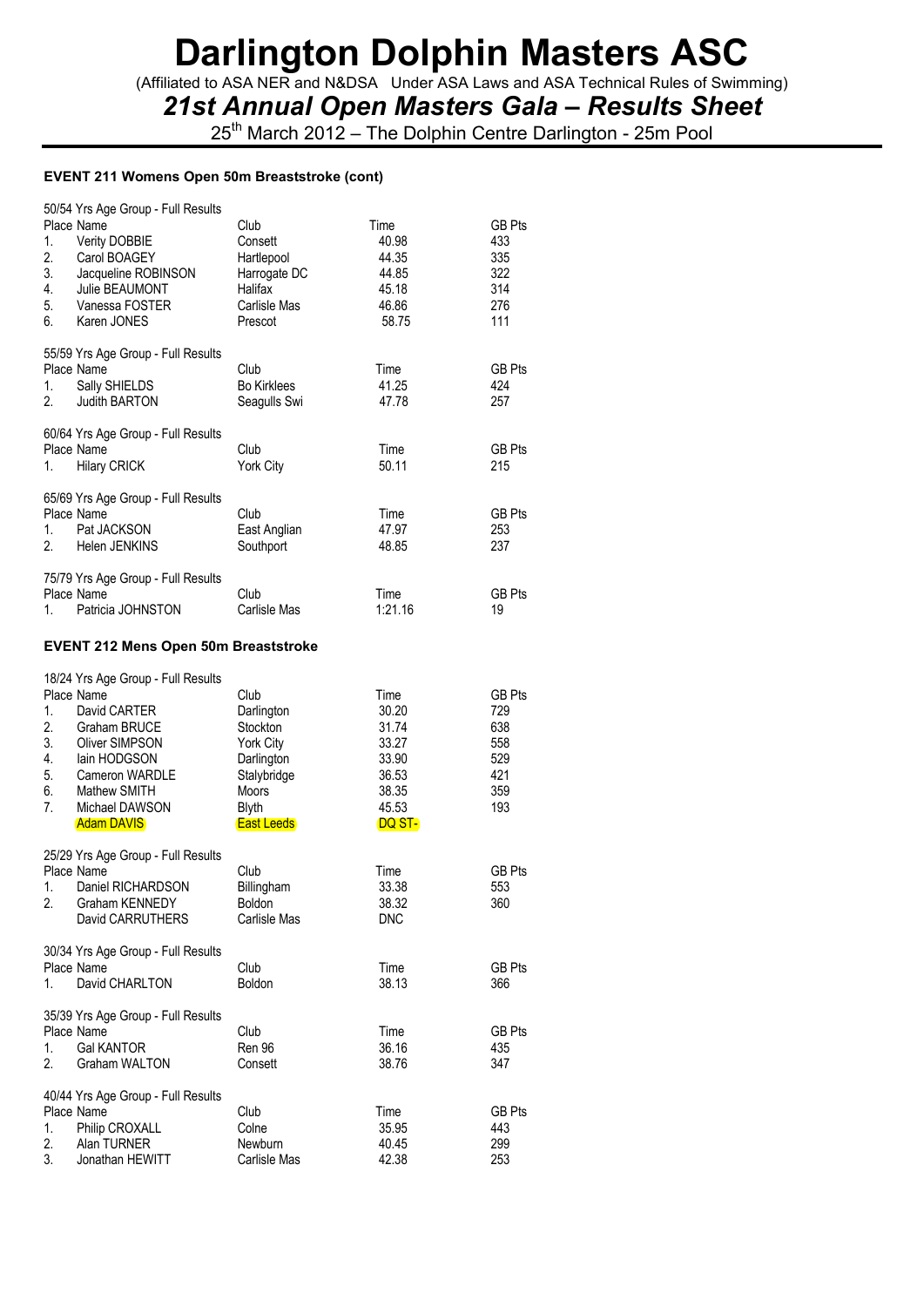(Affiliated to ASA NER and N&DSA Under ASA Laws and ASA Technical Rules of Swimming)

*21st Annual Open Masters Gala – Results Sheet*

25<sup>th</sup> March 2012 – The Dolphin Centre Darlington - 25m Pool

#### **EVENT 212 Mens Open 50m Breaststroke (cont)**

| 1.<br>2.<br>3.<br>4. | 45/49 Yrs Age Group - Full Results<br>Place Name<br>David MASSEY<br><b>Peter JACKSON</b><br>John BOYER<br>Paul GIBSON<br><b>Matthew GRANT</b> | Club<br>Stalybridge<br><b>East Leeds</b><br>Darlington M<br>Carlisle Mas<br>Gates & Whick | Time<br>35.24<br>36.39<br>37.95<br>43.36<br><b>DNC</b> | <b>GB Pts</b><br>471<br>426<br>372<br>233 |
|----------------------|-----------------------------------------------------------------------------------------------------------------------------------------------|-------------------------------------------------------------------------------------------|--------------------------------------------------------|-------------------------------------------|
| 1.<br>2.             | 50/54 Yrs Age Group - Full Results<br>Place Name<br>Mark JONES<br>Mark HINDHAUGH                                                              | Club<br>Everton<br>Gates & Whick                                                          | Time<br>40.54<br>41.71                                 | <b>GB Pts</b><br>297<br>268               |
| 1.<br>2.             | 55/59 Yrs Age Group - Full Results<br>Place Name<br><b>Kevin DEVINE</b><br>Stephen URWIN                                                      | Club<br>RichmondDale<br><b>Newburn</b>                                                    | Time<br>40.71<br>47.03                                 | GB Pts<br>293<br>169                      |
| 1.<br>3.             | 60/64 Yrs Age Group - Full Results<br>Place Name<br><b>Brian TAYLOR</b><br>2. Howard WILSON<br>Keith CUNNINGHAM                               | Club<br>Adwick<br>Darlington M<br>Consett                                                 | Time<br>38.05<br>45.72<br>45.84                        | <b>GB Pts</b><br>369<br>189<br>187        |
| 1.<br>2.<br>3.<br>4. | 65/69 Yrs Age Group - Full Results<br>Place Name<br>Norman STEPHENSON<br>Carl BUTLER<br>George JACKSON<br>Alex BROWN                          | Club<br>Co Sund'land<br>RichmondDale<br>East Anglian<br><b>Blyth</b>                      | Time<br>42.61<br>44.40<br>44.72<br>49.07               | <b>GB Pts</b><br>248<br>212<br>207<br>142 |
| 1.                   | 75/79 Yrs Age Group - Full Results<br>Place Name<br><b>Bill MOORE</b>                                                                         | Club<br><b>East Leeds</b>                                                                 | Time<br>45.54                                          | GB Pts<br>$192*$                          |

#### **EVENT 213 Womens Open 100m IM**

|                | 18/24 Yrs Age Group - Full Results<br>Place Name | Club                | Time    | GB Pts        |
|----------------|--------------------------------------------------|---------------------|---------|---------------|
| 1.             | Alison PENNELL                                   | South Axholm        | 1:12.73 | 606           |
| 2.             | Jenna OVERFIELD                                  | <b>East Leeds</b>   | 1:15.01 | $555*$        |
| 3.             | <b>Kristy DAVIS</b>                              | <b>East Leeds</b>   | 1:19.30 | 470           |
| 4.             | Megan OLDCORN                                    | Scarborough         | 1:20.03 | 457           |
| 5.             | <b>Bryony SCOFFIN</b>                            | <b>Moors</b>        | 1:20.64 | 447           |
| 6.             | Jessica OLDCORN                                  | Scarborough         | 1:23.77 | 396           |
| 7 <sub>1</sub> | Emma SHEPHERD                                    | Billingham          | 1:29.07 | 323           |
|                | 25/29 Yrs Age Group - Full Results               |                     |         |               |
|                | Place Name                                       | Club                | Time    | <b>GB Pts</b> |
| 1.             | Michelle BOOTY                                   | <b>Hull Masters</b> | 1:10.22 | 667           |
| 2.             | Helen MASON                                      | Market Dray         | 1:18.54 | 484           |
| 3.             | Chelsea MEORS-GRAHAM                             | Stalybridge         | 1:21.80 | 427           |
| 4.             | Jenny DOBSON                                     | <b>Blyth</b>        | 1:23.28 | 403           |
| 5.             | Jessica ASHTON                                   | Darlington M        | 1:23.96 | 393           |
| 6.             | Lorraine RIDDLE                                  | Billingham          | 1:31.26 | 296           |
| 7.             | Patsy RYAN                                       | Darlington M        | 1:33.47 | 272           |
|                | 30/34 Yrs Age Group - Full Results               |                     |         |               |
|                | Place Name                                       | Club                | Time    | GB Pts        |
| 1.             | Hannah CAMPION                                   | Middlesboro         | 1:15.32 | 548           |
| 2.             | Marie-Helene JOYCE                               | Gates & Whick       | 1:26.22 | 360           |
| 3.             | Donna DEVLIN                                     | Stockton            | 1:27.99 | 336           |
|                |                                                  |                     |         |               |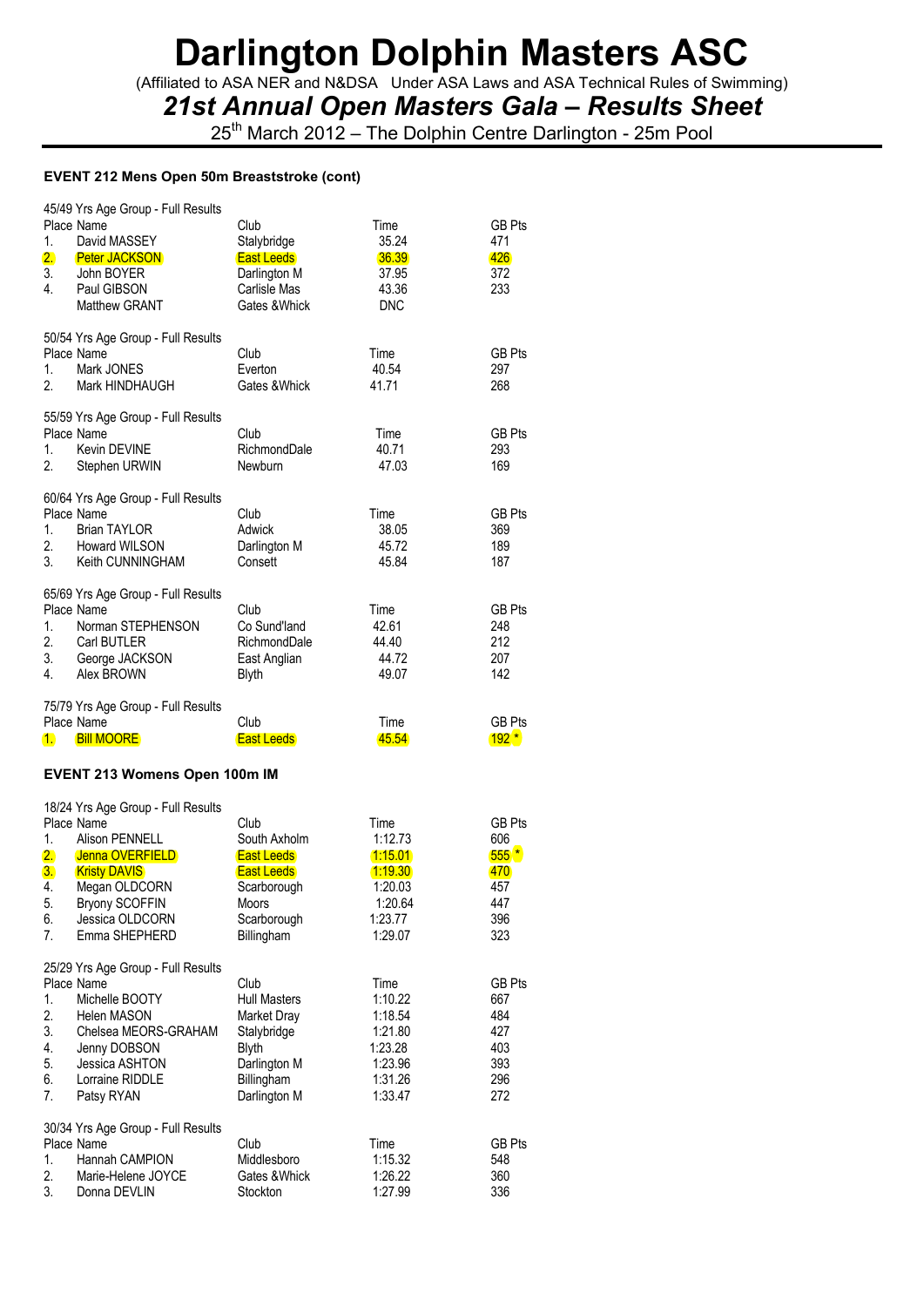(Affiliated to ASA NER and N&DSA Under ASA Laws and ASA Technical Rules of Swimming)

*21st Annual Open Masters Gala – Results Sheet*

25<sup>th</sup> March 2012 – The Dolphin Centre Darlington - 25m Pool

### **EVENT 213 Womens Open 100m IM (cont)**

| 35/39 Yrs Age Group - Full Results<br>Place Name<br>1.<br>Gillian HOOK<br>2.<br>Sara BUCKWORTH                                                                                                                                       | Club<br>Sedgefield<br>Stokesley                                                                                                                | Time<br>1:17.84<br>1:21.79                                                                            | <b>GB Pts</b><br>498<br>427                             |
|--------------------------------------------------------------------------------------------------------------------------------------------------------------------------------------------------------------------------------------|------------------------------------------------------------------------------------------------------------------------------------------------|-------------------------------------------------------------------------------------------------------|---------------------------------------------------------|
| 40/44 Yrs Age Group - Full Results<br>Place Name<br>Jane HEATH<br>1.                                                                                                                                                                 | Club<br>Durham City                                                                                                                            | Time<br>1:27.67                                                                                       | <b>GB Pts</b><br>340                                    |
| 45/49 Yrs Age Group - Full Results<br>Place Name<br>Carolyn IRVINE<br>1.                                                                                                                                                             | Club<br><b>Bo Kirklees</b>                                                                                                                     | Time<br>1:24.35                                                                                       | <b>GB Pts</b><br>387                                    |
| 50/54 Yrs Age Group - Full Results<br>Place Name<br>1.<br><b>Verity DOBBIE</b><br>2.<br>Carol BOAGEY                                                                                                                                 | Club<br>Consett<br>Hartlepool                                                                                                                  | Time<br>1:25.90<br>1:34.56                                                                            | GB Pts<br>365<br>261                                    |
| 60/64 Yrs Age Group - Full Results<br>Place Name<br>1.<br><b>Hilary CRICK</b>                                                                                                                                                        | Club<br><b>York City</b>                                                                                                                       | Time<br>1:45.69                                                                                       | <b>GB Pts</b><br>170                                    |
| 65/69 Yrs Age Group - Full Results<br>Place Name<br>Helen JENKINS<br>1.                                                                                                                                                              | Club<br>Southport                                                                                                                              | Time<br>1:45.80                                                                                       | <b>GB Pts</b><br>169                                    |
| 75/79 Yrs Age Group - Full Results<br>Place Name<br>Patricia JOHNSTON<br>1.                                                                                                                                                          | Club<br>Carlisle Mas                                                                                                                           | Time<br>2:53.50                                                                                       | <b>GB Pts</b><br>12                                     |
| EVENT 214 Mens Open 100m IM                                                                                                                                                                                                          |                                                                                                                                                |                                                                                                       |                                                         |
| 18/24 Yrs Age Group - Full Results<br>Place Name<br>1.<br>David CARTER                                                                                                                                                               | Club<br>Darlington                                                                                                                             | Time<br>1:01.97                                                                                       | <b>GB Pts</b><br>650                                    |
| 2.<br><b>Richard JAGGER</b><br>3.<br><b>Richard FRYER</b><br>4.<br>Conor CROZIER<br>5.<br>Robert SEXTON<br>6.<br><b>Oliver SIMPSON</b><br>7.<br>Jonathan PENNELL<br>8.<br><b>James WARREN</b><br>9.<br>PHIL SWALL<br>Anthony SIMPSON | <b>East Leeds</b><br><b>East Leeds</b><br>Co Sund'land<br>Stalybridge<br><b>York City</b><br>South Axholm<br>Co Leeds<br>Northumbria<br>Boldon | 1:02.88<br>1:06.37<br>1:07.51<br>1:07.64<br>1:08.54<br>1:08.95<br><u> 1:09.49</u><br>1:24.41<br>DQ T- | $625*$<br>536<br>509<br>506<br>487<br>478<br>467<br>242 |
| 25/29 Yrs Age Group - Full Results<br>Place Name<br>1.<br>Daniel RICHARDSON<br>2.<br>Alan YOUNG<br>3.<br><b>Matt JAGGER</b><br>4.<br>Matthew HESLEHURST<br>David CARRUTHERS<br>Wayne KENNION                                         | Club<br>Billingham<br>Carlisle Mas<br><b>East Leeds</b><br>Stokesley<br>Carlisle Mas<br>Stalybridge                                            | Time<br>1:10.79<br>1:11.33<br><u> 1:13.54</u><br>1:16.70<br><b>DNC</b><br><b>DNC</b>                  | <b>GB Pts</b><br>441<br>430<br>$390*$<br>340            |
| 30/34 Yrs Age Group - Full Results<br>Place Name<br>1.<br><b>Nick VALENTINE</b><br>2.<br>Jonathan MACLAREN                                                                                                                           | Club<br>Newburn<br>Stokesley                                                                                                                   | Time<br>1:08.08<br>1:09.75                                                                            | <b>GB Pts</b><br>497<br>461                             |

|    | Place Name   | <b>CIUD</b>      | ı ime   | GB I |
|----|--------------|------------------|---------|------|
|    | Darrell SLEE | Carlisle Mas     | 1:13.08 | 398  |
|    | Gal KANTOR   | Ren 96           | 1:15.04 | 365  |
| 3. | Andrew OLD   | <b>Bebington</b> | 1:20.27 | 290  |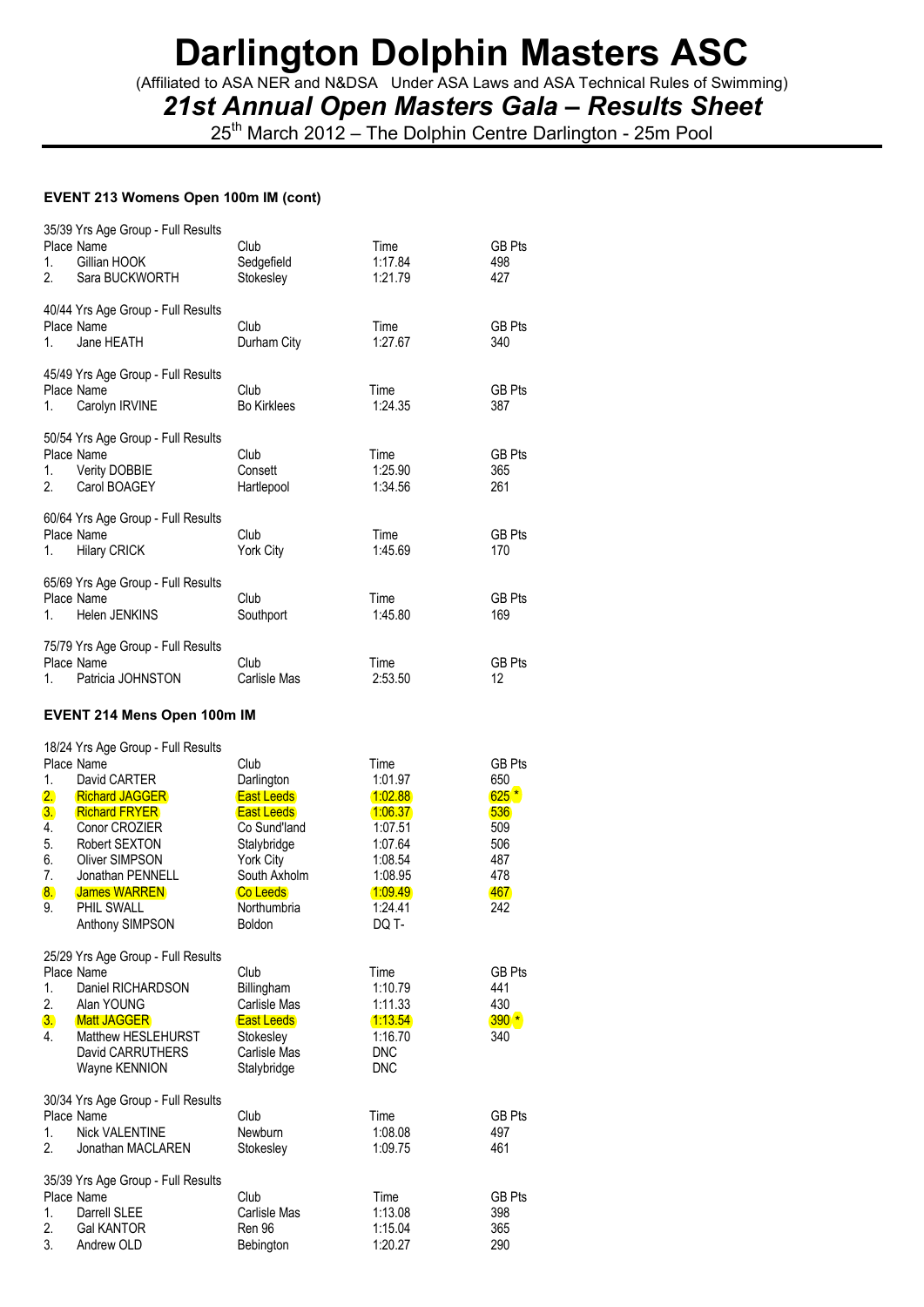(Affiliated to ASA NER and N&DSA Under ASA Laws and ASA Technical Rules of Swimming)

*21st Annual Open Masters Gala – Results Sheet*

25<sup>th</sup> March 2012 – The Dolphin Centre Darlington - 25m Pool

#### **EVENT 214 Mens Open 100m IM (cont)**

| 40/44 Yrs Age Group - Full Results<br>Place Name<br>Myles LITTLE<br>1.<br>2.<br>Stephen SMITH<br>3.<br>Philip CROXALL<br>4.<br>Alister WRIGLEY<br>Paul CLEMENCE<br>Alan TURNER            | Club<br>Carlisle Mas<br>Colne<br>Colne<br>Billingham<br>East Leeds<br><b>Newburn</b>              | Time<br>1:08.37<br>1:10.13<br>1:15.58<br>1:27.18<br><b>DNC</b><br>DQ ST- | <b>GB Pts</b><br>490<br>454<br>357<br>214       |
|-------------------------------------------------------------------------------------------------------------------------------------------------------------------------------------------|---------------------------------------------------------------------------------------------------|--------------------------------------------------------------------------|-------------------------------------------------|
| 45/49 Yrs Age Group - Full Results<br>Place Name<br>Kevin SMITH<br>1.<br>2.<br>lan RUDDLE<br>3.<br>Geoffrey SIMPSON<br>David MASSEY<br><b>Stuart HOYLE</b>                                | Club<br>Co Newcastle<br>Darlington M<br><b>Boldon</b><br>Stalybridge<br>East Leeds                | Time<br>1:09.78<br>1:13.05<br>1:17.18<br><b>DNC</b><br><b>DNC</b>        | <b>GB Pts</b><br>461<br>399<br>332              |
| 50/54 Yrs Age Group - Full Results<br>Place Name<br>1.<br>Stephen ALLEN<br>2.<br>Mark JONES<br>3.<br>Mark HINDHAUGH<br>4.<br>lan MUSCROFT<br>5.<br>lan LONGSTER<br><b>Guy FAWKES</b><br>5 | Club<br><b>Hull Masters</b><br>Everton<br>Gates & Whick<br>Billingham<br>Billingham<br>Billingham | Time<br>1:13.38<br>1:17.95<br>1:21.34<br>1:39.79<br>1:47.97<br>DQ T-     | <b>GB Pts</b><br>393<br>321<br>277<br>122<br>85 |
| 5/59 Yrs Age Group - Full Results<br>Place Name<br>1.<br>Stepehn FOSTER<br>2.<br>Stephen URWIN<br>3.<br>Stuart DOWNIE                                                                     | Club<br>Carlisle Mas<br>Newburn<br><b>Blyth</b>                                                   | Time<br>1:34.78<br>1:37.55<br>1:44.81                                    | <b>GB Pts</b><br>153<br>135<br>98               |
| 60/64 Yrs Age Group - Full Results<br>Place Name<br>1.<br>David SWARBRICK<br>2.<br>Graeme SHUTT                                                                                           | Club<br>Halifax<br>Co Sund'land                                                                   | Time<br>1:40.24<br>1:42.66                                               | <b>GB Pts</b><br>120<br>108                     |
| 65/69 Yrs Age Group - Full Results<br>Place Name<br>$1_{-}$<br>Norman STEPHENSON<br>2.<br>Alex BROWN                                                                                      | Club<br>Co Sund'land<br>Blyth                                                                     | Time<br>1:34.64<br>1:35.43                                               | <b>GB Pts</b><br>154<br>148                     |
| 75/79 Yrs Age Group - Full Results<br>Place Name<br>1.<br><b>Bill MOORE</b><br>$\overline{2}$ .<br>Michael BAIRSTOW                                                                       | Club<br><b>East Leeds</b><br>Co Newcastle                                                         | Time<br>1:48.12<br>2:39.94                                               | <b>GB Pts</b><br>85<br>8                        |

#### **EVENT 216 Mens 200 Yrs 200m Freestyle Team**

|    | Place Name             | Club         | Time    | GB Pts | 50    | 100     | 150     |
|----|------------------------|--------------|---------|--------|-------|---------|---------|
|    | Consett                | Consett      | 2:01.90 | 393    | 29.70 | 1:02.79 | 1:35.75 |
|    | City of Sunderland ASC | Co Sund'land | 2:14.55 | 281    | 29.83 | 1:06.18 | 1:36.58 |
| 3. | Darlington Dolphin Mas | Darlington M | 2:36.56 | 156    | 32.01 | 1:25.45 | 2:01.53 |

#### **EVENT 218 Mens 160 Yrs 200m Medley Team**

|         | Place Name             | Club              | Time    | GB Pts | 50    | 100     | 150     |
|---------|------------------------|-------------------|---------|--------|-------|---------|---------|
|         | East Leeds SC          | <b>East Leeds</b> | 2:05.42 | 474    | 34.07 | 1:10.86 | 1:40.33 |
| C<br>Ζ. | Darlington Dolphin Mas | Darlington M      | 2:12.31 | 401    | 32.31 | 1:11.26 | 1:43.21 |
|         | Sunderland             | Co Sund'land      | DQ SL-  |        |       |         |         |